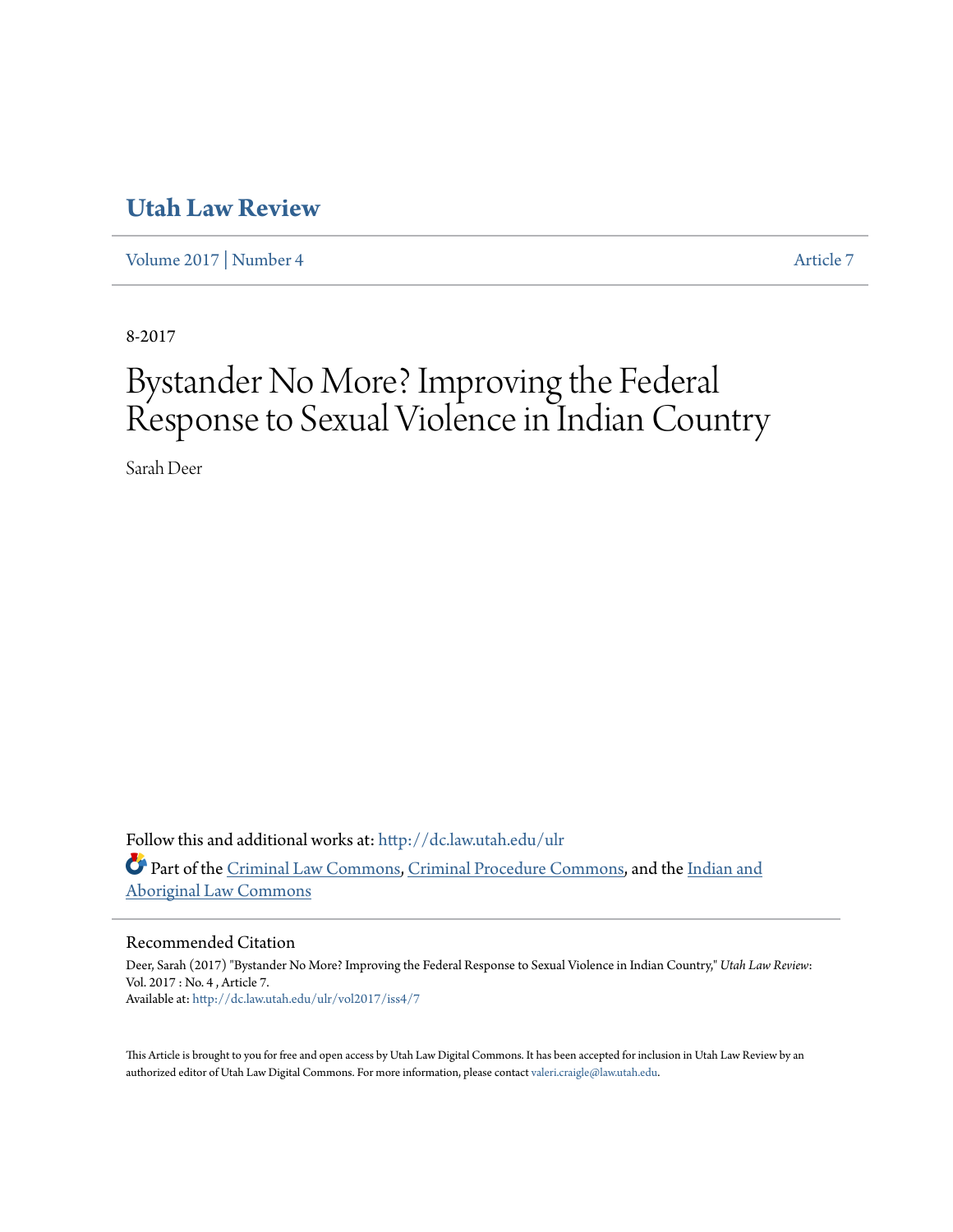# BYSTANDER NO MORE? IMPROVING THE FEDERAL RESPONSE TO SEXUAL VIOLENCE IN INDIAN COUNTRY

# Sarah Deer\*

*If the Tribal Law and Order Act had existed 16 years ago, my story would be very different . . . . [After I was sexually assaulted in 1994] I received medical treatment at the Indian Health Services hospital but no doctors talked to me about the rape. I had to wait all night for someone to collect DNA. Tribal police suspected a local man but no federal investigators interviewed me. Federal authorities declined to get involved because the attacker had not used a weapon . . . He was never prosecuted for raping me.*<sup>1</sup>

> *Lisa Marie Iyotte July 29, 2010 The White House Washington, D.C.*

*When one in three Native American women will be raped in their lifetimes, that is an assault on our national conscience; it is an affront to our shared humanity; it is something that we cannot allow to continue.*<sup>2</sup>

*President Barack Obama July 29, 2010 The White House Washington, D.C.*

#### **INTRODUCTION**

In contemporary discussions about sexual assault prevention, the role of bystanders has become a common theme. Efforts to educate potential bystanders to identify "red flags" for potential sexual assault are thought to enhance the likelihood that there will be intervention in problematic situations before an assault takes place. In general, the obligations of bystanders are fraught with different legal philosophies about the moral or legal duty of one who observes, but does not intervene.<sup>3</sup> Black's Law Dictionary defines bystander as "One who stands near; a chance looker-on; hence one who has not concern with the business being

 $*$  © 2017 Sarah Deer.

<sup>&</sup>lt;sup>1</sup> The Obama White House, *Signing the Tribal Law and Order Act*, YOUTUBE (July 29, 2010), https://youtu.be/h4K1UYCC0dQ. <sup>2</sup> President Barack Obama, Remarks by the President Before Signing the Tribal Law

and Order Act (July 29, 2010), https://obamawhitehouse.archives.gov/realitycheck/the-<br>press-office/remarks-president-signing-tribal-law-and-order-act.

press-office/remarks-president-signing-tribal-law-and-order-act. <sup>3</sup> *See, e.g.*, Thomas E. Hill, *Moral Responsibilities of Bystanders*, 41 J. SOC. PHILOS. 28–39 (2010).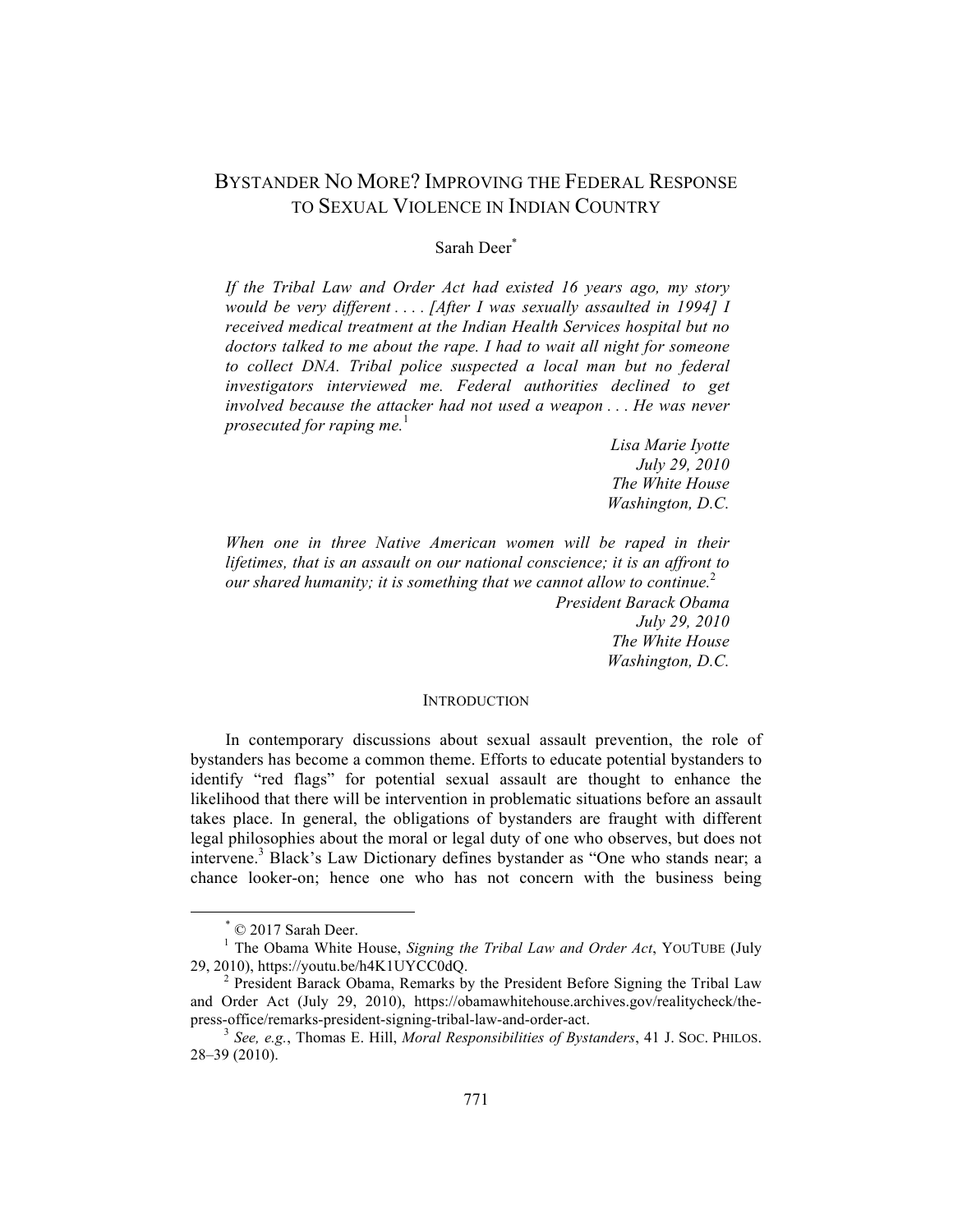transacted. One present but not taking part, looker-on, spectator, beholder, observer*.*" <sup>4</sup> This generic legal definition of bystander does not assign blame. However, the moral culpability of bystanders has been invoked on those who failed to intervene in the Holocaust, for example.<sup>5</sup> The concept of a bystander is not just applicable to individuals. Corporations, organizations, and even countries can be implicated as culpable bystanders in the context of international human rights concerns and genocide. 6

This Article frames the United States as a culpable bystander in the high rates of sexual violence perpetrated against Native women and children, which developed over time due to policies of official indifference. Because of the unique responsibilities of the United States toward Indian nations, the application of bystander culpability offers a coherent critique of the federal response to the rape of Native women. The Supreme Court has framed the United States' responsibility to Native people as "moral obligations of the highest responsibility and trust."<sup>7</sup> By failing to address sexual assault in a pro-active way, the federal government has evaded its responsibility. Assigning blame, however, does not always yield specific recommendations for change. To this end, this Article offers some specific remedies and proposals that are imperative for a true reckoning of the role of the United States in creating and cultivating this human rights crisis.

This Article also acknowledges that the Obama administration, for the first time in the history of the United States, made significant changes to the federal response to rape on tribal lands. However, I argue that the reforms do not go far enough. Policy improvements must be institutionalized for the long term. At the same time, the United States must empower tribal governments to respond to this widespread crisis on their own terms.

This Article proceeds in three parts. In Part I, I provide the foundation for my argument that the high rates of sexual violence in tribal communities has largely been attributable to federal Indian laws and policies. I argue that the United States has been a culpable bystander for allowing this dynamic to remain unabated for hundreds of years. In Part II, I explain the Sexual Assault Response Team (SART) model and its relevance to sex crimes in Indian country. In addition, I argue the federal government must improve its response to Native rape victims by implementing the SART model throughout Indian country. In Part III, I explain the specific achievements of the Obama administration with regards to the rape of Native women and the work that remains to be done. The Article concludes with some proposed next steps to build on the improvements made by the Obama administration.

<sup>&</sup>lt;sup>4</sup> Bystander, BLACK'S LAW DICTIONARY (5th ed. 1979).<br><sup>5</sup> *See generally* AMOS N. GUIORA, THE CRIME OF COMPLICITY: THE BYSTANDER IN THE HOLOCAUST (2017). <sup>6</sup> *See generally* Jena Martin Amerson, *What's in a Name? Transnational* 

*Corporations as Bystanders Under International Law*, 85 ST. JOHN'S LAW REV. 1 (2011).<br><sup>7</sup> Seminole Nation v. United States, 316 U.S. 286, 297 (1942).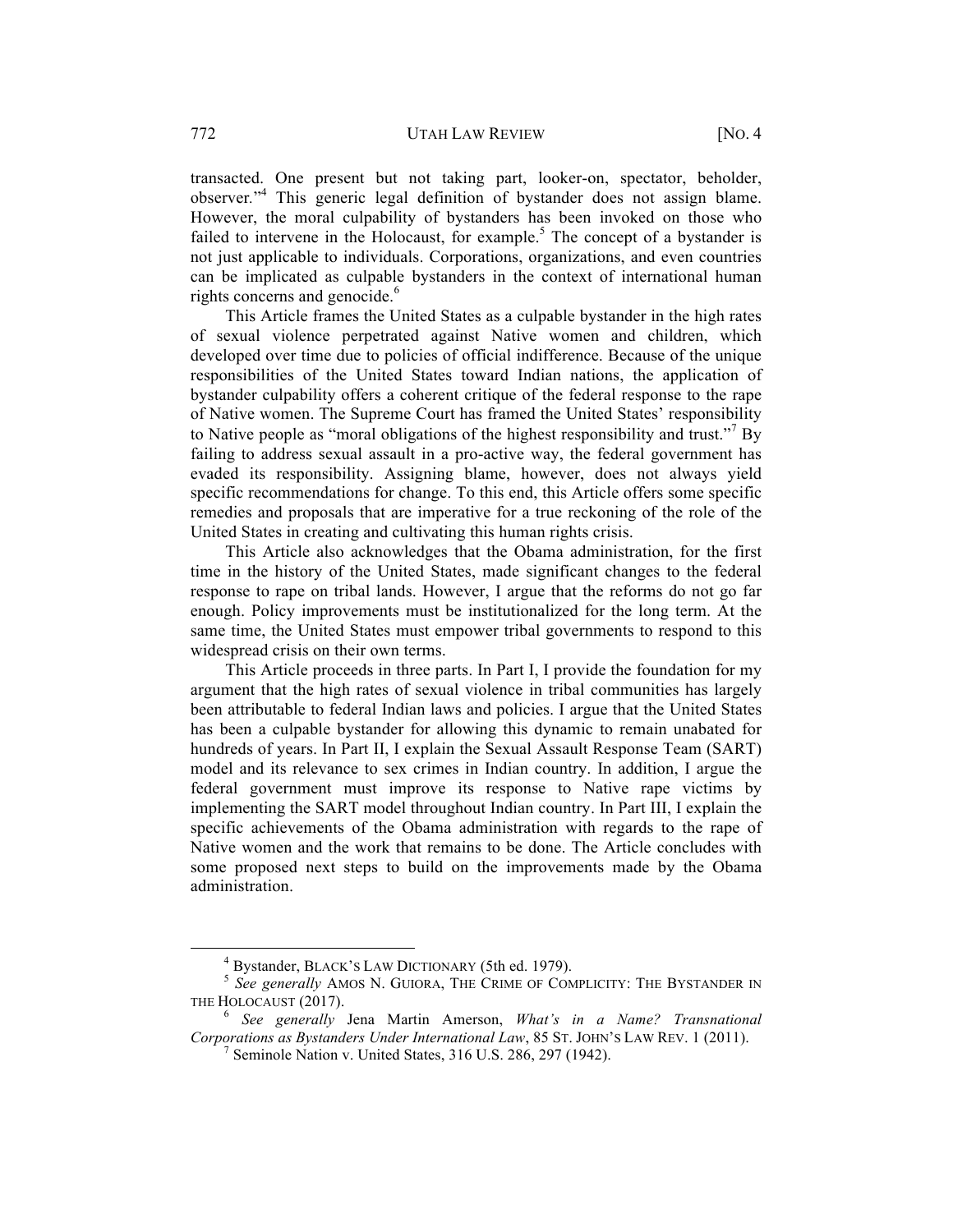#### PART 1: CULPABILITY

Native people suffer (by far) the highest rates of interpersonal violence in the nation.<sup>8</sup> Sexual violence is one of the most common crimes that Native people experience. In fact, the most recent data available from the Department of Justice concluded that *over half* of Native people have experienced some form of sexual violence.<sup>9</sup> In 2010, at the Tribal Law and Order Act signing ceremony, President Obama reflected on the latest available data from the Bureau of Justice Statistics when he remarked: "When one in three Native American women will be raped in their lifetimes, that is an assault on our national conscience; it is an affront to our shared humanity; it is something that we cannot allow to continue."<sup>10</sup> All three branches of the federal government have acknowledged these high rates of violence against Native women in a variety of contexts.<sup>11</sup> In 2007, human rights organization Amnesty International pointedly referred to these high rates to argue that the United States has failed to protect Native women from sexual violence, allowing sexual assault to occur with impunity.<sup>12</sup>

# *A. History*

Identifying the origin or cause of this high rates of sexual violence is difficult. Prior to 1999, there was virtually no national data about crime in Indian country.<sup>13</sup> Thus, from a purely *statistical* standpoint, we can't be entirely certain whether the high rate of violence against Native women is of recent origin or not. However, historical evidence and the narratives of Native women suggest that high crime victimization rates in Native communities are not a late 20th century phenomenon, but date back rather to the earliest days of contact between European men and Native women.<sup>14</sup> Historians, social scientists, and tribal elders have repeatedly

 <sup>8</sup> ANDRE B. ROSAY, VIOLENCE AGAINST AMERICAN INDIAN AND ALASKA NATIVE WOMEN AND MEN 18 (National Institute of Justice May 2016), https://www.ncjrs.gov/pdf files1/nij/249736.pdf.<br><sup>9</sup> *Id.* <sup>10</sup> President Barack Obama, *supra* note 2.

<sup>&</sup>lt;sup>11</sup> Congress has noted these statistics in Findings and Purposes sections of both the Tribal Law and Order Act (124 Stat. 2258) and the 2013 reauthorization of the Violence Against Women Act (PUBLIC LAW 113–4). The Executive Branch has acknowledged these data through signing statements, including the reauthorization of the Violence Against Women Act. This data has also been cited in the federal courts. *See, e.g.*, United States v. Bryant, 136 S. Ct. 1954, 1959 (2016).<br><sup>12</sup> AMNESTY INTERNATIONAL, MAZE OF INJUSTICE: THE FAILURE TO PROTECT

INDIGENOUS WOMEN FROM SEXUAL VIOLENCE IN THE USA 5 (2007), http://www.amnestyusa.org/pdfs/mazeofinjustice.pdf. <sup>13</sup> *See* Sarah Deer, *Criminal Justice in Indian Country*, 37 AM. INDIAN L. REV. <sup>347</sup>

<sup>(2013) (</sup>citing the 1999 American Indians and Crime report as "the first national exposure

<sup>&</sup>lt;sup>14</sup> See, e.g., Bethany R. Berger, *Indian Policy and the Imagined Indian Woman*, 14 KANSAS J. LAW PUBLIC POLICY 103, 106 (2004) ("The sexuality of Indian women created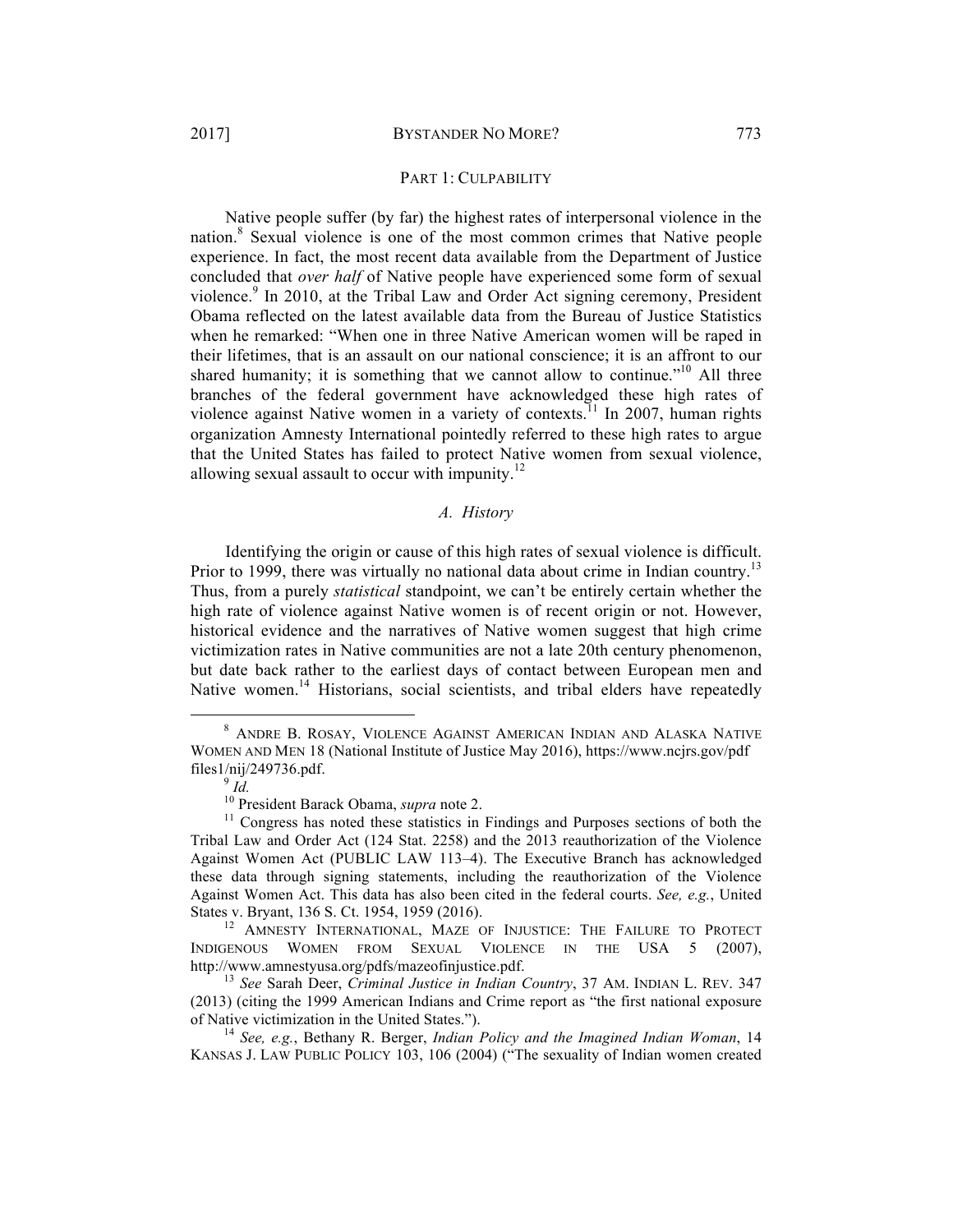noted that Native women have been experiencing sexual assault at very high rates for the last several hundred years beginning with European colonization and continuing to this day.<sup>15</sup>

By the time the United States was established in the late 18th century, Native women had been exposed to sexual violence on a vast scale. The Spanish exploration and settlement was particularly brutal,<sup>16</sup> but sexual abuse continued under the auspices of settlement from all European countries.<sup>17</sup>

Violence against Native women thus predated the United States, but has continued unabated to the present day. The United States military was used to forcibly remove and kill Indian people during some of the most tumultuous times in history, but widespread rape was also used as a tactic of war.<sup>18</sup> Some wars with Indian nations arose, in part, due to the failure of the United States to stop their soldiers from sexually abusing Native women. Historical documents demonstrate that tribal leaders often complained to the United States that their women were being brutalized by non-Indians.<sup>19</sup>

After the wars ended and civilian control took over the lives of Native people, the high rates of sexual abuse continued. Even Indian agents, assigned for the "protection" of Indian people, were themselves abusers of Native women.<sup>20</sup> Historical events such as the Oklahoma Land Rush and the California Gold Rush, brought huge influxes of non-Natives into tribal lands, and often physical and sexual violence against Native people became a common occurrence. Between the 1880s and 1960s, Native children were sent (often forcibly) to government and

both an opportunity and a mission for the colonizers. The settlers delighted in imagining themselves as the objects of affection to these half-clothed, lustful women and believed they could use these affections as a way of gaining access to Indian people."). <sup>15</sup> *See, e.g.*, Sarah Deer, *Toward an Indigenous Jurisprudence of Rape*, 14 KAN. J. L.

<sup>&</sup>amp; PUB. POL'Y 121, 123 (2004); Hilary N. Weaver, *The Colonial Context of Violence: Reflections on Violence in the Lives of Native American Women*, 23 J. INTERPERS. VIOLENCE 1552, 1556–58 (2008). <sup>16</sup> Susan Armitage, *Women and the New Western History*, 9 OAH MAG. HIST. 22, 23

<sup>(1994) (&</sup>quot;It is well documented that Spanish-Mexican soldiers in Spanish California and New Mexico used rape as a weapon of conquest.").<br><sup>17</sup> *See, e.g.*, SHARON BLOCK, RAPE AND SEXUAL POWER IN EARLY AMERICA 80 (2006)

<sup>(</sup>explaining that "Both African American and Native American women were far more likely than white women to be the victims of sadistic and horrific sexual violence that women beyond the gratification of men's sexual desires and starkly expressed relations of subordination through intentional sexual cruelty."). <sup>18</sup> *See generally* Andrea Smith, *Not an Indian Tradition: The Sexual Colonization of* 

*Native Peoples*, 18 HYPATIA 70, 71 (2003).<br><sup>19</sup> *See* SARAH DEER, THE BEGINNING AND END OF RAPE 33–34 (2015).<br><sup>20</sup> Petition, Tehama County citizens to the Secretary of the Interior (1859), *in* ROBERT

F. HEIZER, THE DESTRUCTION OF CALIFORNIA INDIANS 137–39 (1974) (quoting a letter to the Secretary of the Interior which reported that the California Indian agent V.E. Geiger, was "compelling the squaws, even in the presence of their Indian husbands to submit to their lecherous and beastly desire").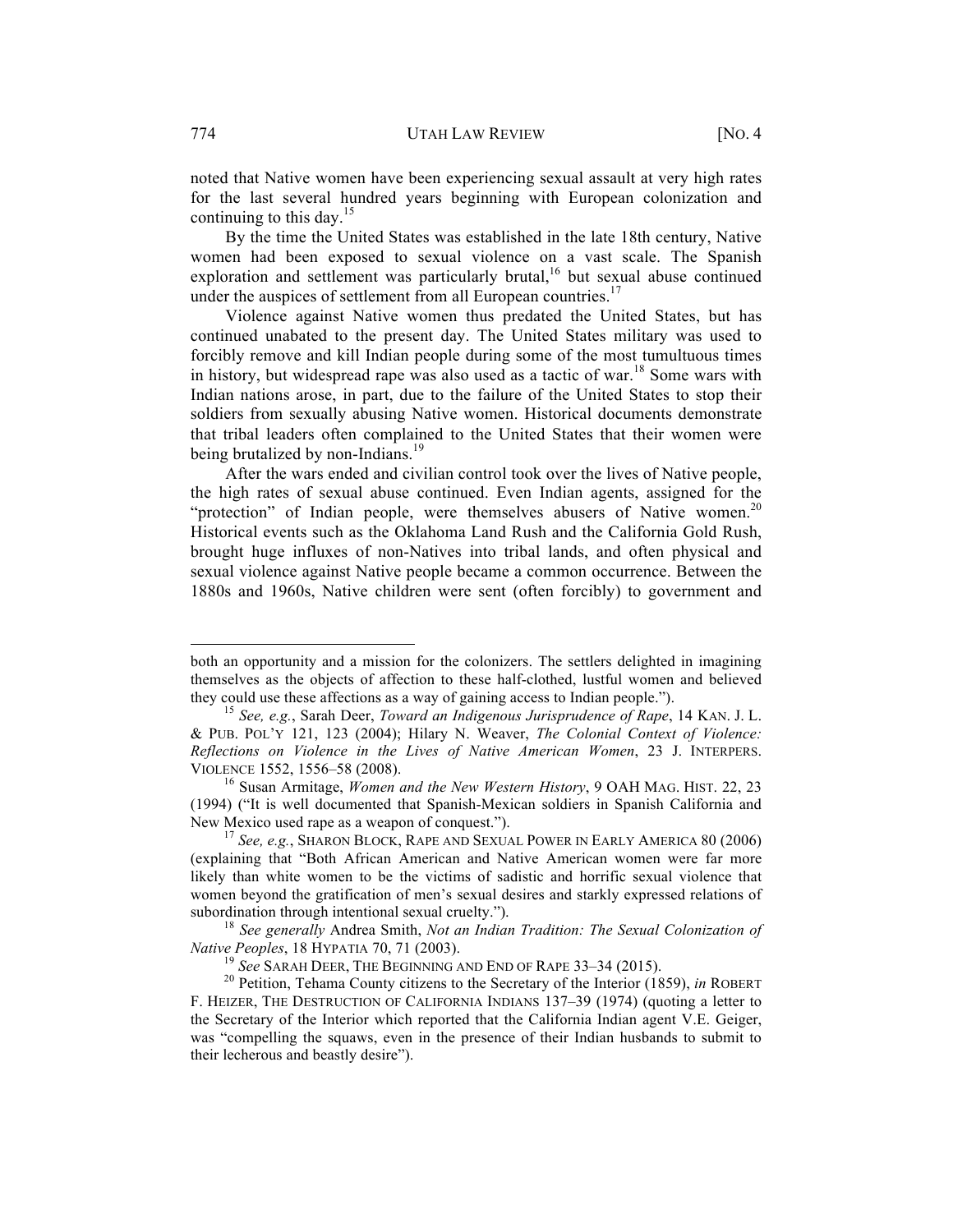church-run boarding schools with very little oversight.<sup>21</sup> Decades later, it has become clear that sexual abuse was a common experience for many of these children as many survivors have spoken out and even sued their abusers in tribal court.<sup>22</sup> The legacy of widespread rape and sexual abuse—with no adequate intervention—still affects Native people today. Native women suffer from the highest rates of sexual violence in the nation.

# *B. The Harm Done by Sexual Violence*

The harm done to tribal nations through sexual violence is incalculable. *Doctors Without Borders* has classified rape as a "medical humanitarian emergency."<sup>23</sup> Sexual assault victims generally suffer from high rates of mental and physical health problems, including Post-Traumatic Stress Disorder (PTSD), depression, anxiety, and suicidal ideation.<sup>24</sup> Widespread sexual assault in Native communities contributes to other significant health problems, including substance abuse and suicide.<sup>25</sup> Beyond the acute issues of injury, unwanted pregnancy, and sexually transmitted infections (STIs), victims of sexual assault can experience long-range physical health problems, some seemingly unrelated to injuries that may have been inflicted by the assault itself.<sup>26</sup> Communities suffer greatly when multiple community members have been victims. The impact of sexual violence spreads throughout communities, especially those that are small and close-knit.

<sup>&</sup>lt;sup>21</sup> *See generally* DAVID WALLACE ADAMS, EDUCATION FOR EXTINCTION: AMERICAN INDIANS AND THE BOARDING SCHOOL EXPERIENCE, 1875–1928 (1995).

<sup>&</sup>lt;sup>22</sup> *See, e.g.*, John Doe BF v. Diocese of Gallup, No. SC-CV-06-10, at  $1-3$  (Nav. Sup. Ct. Sept. 9, 2011). <sup>23</sup> MEDECINS SANS FRONTIERES, SHATTERED LIVES: IMMEDIATE MEDICAL CARE

VITAL FOR SEXUAL VIOLENCE VICTIMS 129 (2009), http://www.doctorswithoutborders.org/ sites/usa/files/MSF\_Shattered-Lives\_Sexual-Violence.pdf [hereinafter MEDECINS SANS FRONTIERES] [https://perma.cc/CNM9-DSVD]. 24 *See, e.g.*, Kaitlin A. Chivers-Wilson, *Sexual Assault and Posttraumatic Stress* 

*Disorder: A Review of the Biological, Psychological and Sociological Factors and Treatments*, 9 MCGILL J. MED. 111, 112 (2006); *see also* Thema Bryant-Davis et al., *Ethnic Minority Women and the Mental Health Effects of Sexual Assault*, 10 TRAUMA, VIOLENCE, & ABUSE 330, 346 (2009) ("Ethnic minority women in the United States are often confronted with the realities of historical trauma and the contemporary trauma of societal oppression such as racism and poverty."). <sup>25</sup> Diane K. Bohn, *Lifetime Physical and Sexual Abuse, Substance Abuse, Depression,* 

*and Suicide Attempts Among Native American Women*, 24 ISSUES MENT. HEALTH NURS. 333, 342 (2003). <sup>26</sup> *See, e.g.*, Sandra L. Bloom, *Understanding the Impact of Sexual Assault: The* 

*Nature of Traumatic Experience*, *in* SEXUAL ASSAULT: VICTIMIZATION ACROSS THE LIFESPAN 405, 432 (A. Giardino, E. Datner, & J. Ashwer eds., 2003) ("Victims of trauma, abuse and neglect often suffer from a multitude of physical disorders not directly related to whatever injuries they have suffered.").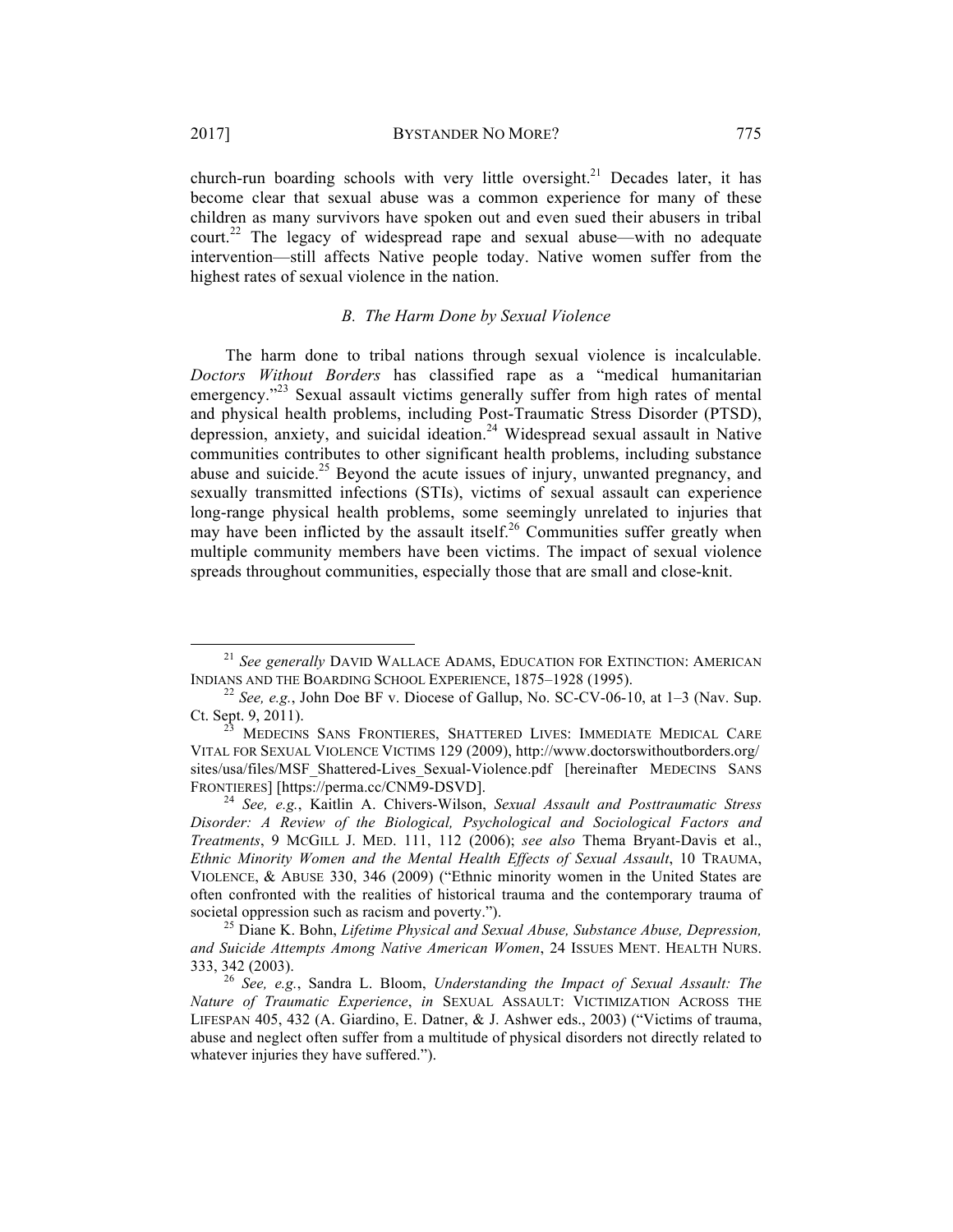#### 776 UTAH LAW REVIEW [NO. 4

#### *C. Federal Responsibility to Respond to Sexual Violence*

The federal government has been in a position to address these high rates of sexual assault since at least the late 19th century as a result of Major Crimes Act (MCA), passed in 1885. In the MCA, Congress unilaterally claimed criminal jurisdiction over major (felony) crimes occurring on all Indian reservations.<sup>27</sup> It is this law that puts the United States Attorneys and the Federal Bureau of Investigation at the forefront of rape and sexual abuse cases reported in most tribal nations in the lower 48 United States.<sup>28</sup> Tribal nations theoretically have concurrent jurisdiction to prosecute sexual assault under tribal laws, but can only prosecute defendants who are Indians. Moreover, tribal courts can only sentence offenders to a maximum of 3 years per offense. This means that without a prominent federal engagement, many offenders will not be held accountable.

The federal government does not have criminal jurisdiction on every single Indian reservation in the United States, including the tribal nations in Alaska. Post-MCA, as a result of federal legislation such as Public Law 280, some state governments (rather than the federal government) have criminal jurisdiction on certain Indian reservations in the United States. To the extent that federal leadership and oversight could help to improve the rates of state prosecution of sexual violence occurring on Indian land, the policies promoted in this Article could serve to improve the relationship between states and tribal governments. However, the remainder of this Article focuses on the *federal response* to sexual violence in Indian country in districts where the federal government has authority over sexual assault.

Unfortunately, granting federal officials the authority to prosecute major crimes does not mandate that they do so. Many tribal members can recall stories of rape cases that went uninvestigated and unprosecuted for decades. Advocates throughout Indian country often told similar stories; that women who reported assault rarely saw any follow-through from any government official. Such anecdotal examples of federal indifference circulated widely for years, but there was no way to quantifiably prove that the federal government was failing Native survivors of sexual assault. One data point that simply was not available was the number of reported cases of sexual assault that were ultimately declined for prosecution by federal prosecutors.

Allegations that federal officials ignore rape cases in Indian country led to a demand for a release of official declination rates—which were sought by some high-profile media outlets in the years leading up to the Tribal Law and Order Act

 $27$  18 U.S.C. § 1153 (West 2017). Child sexual abuse was not added to the Major Crimes Act until 1986. Violent Crime Control and Law Enforcement Act of 1994, Pub. L. No. 103-322, 108 Stat. 1796 (Sept. 13, 1994) ("Section 1153(a) of title 18, United States Code, is amended by inserting '(as defined in section 1365 of this title), an assault against an individual who has not attained the age of 16 years' after 'serious bodily injury.'").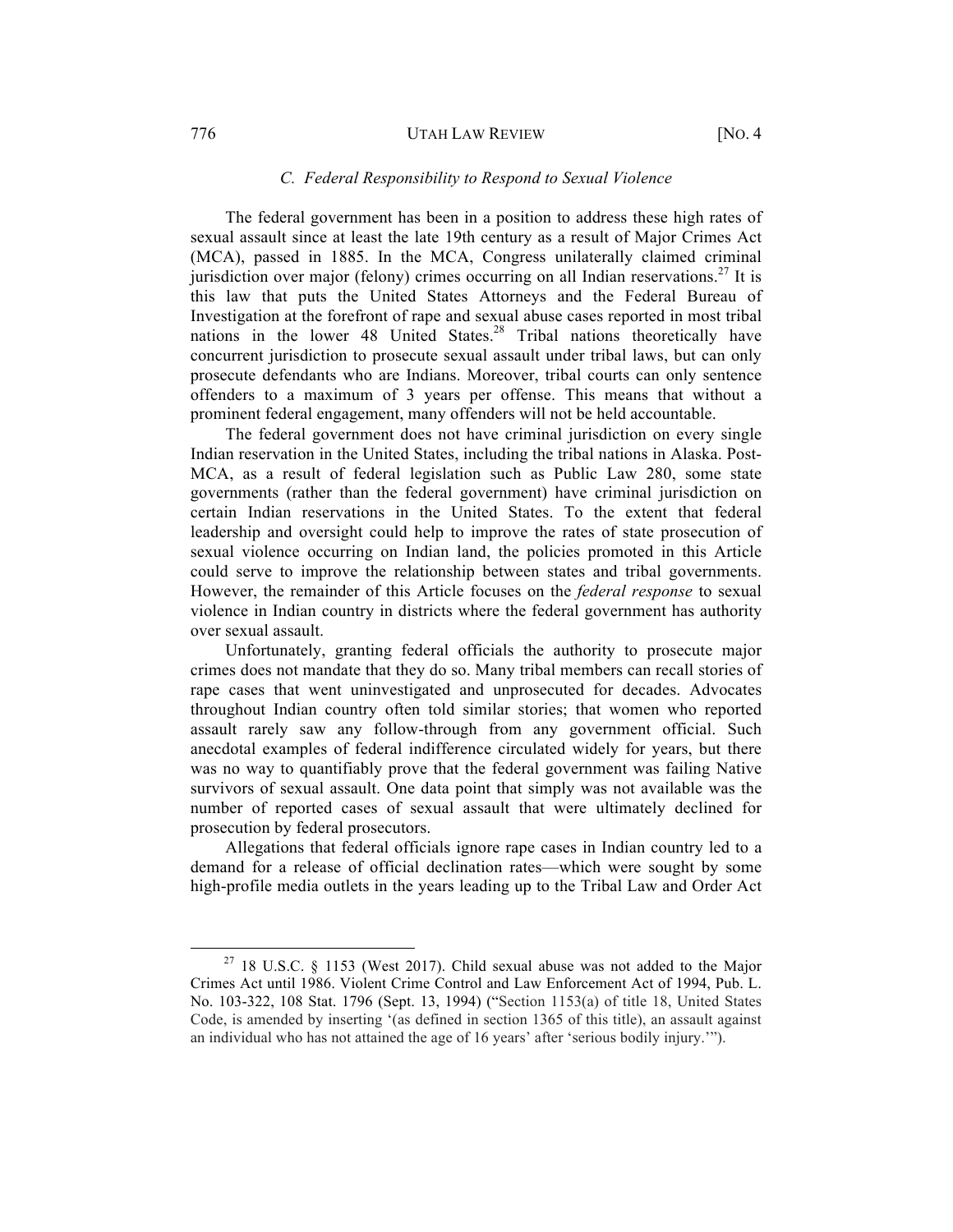and the Violence Against Women Act.<sup>29</sup> Initially, it was difficult to quantify the extent of the declinations because the U.S. Attorneys' offices were not required to release such statistics to the public. In response to tribal leaders' request for this information, in 2008, Drew Wrigley, the U.S. Attorney for North Dakota testified before the U.S. Senate Committee on Indian Affairs that providing regularly published declination rates "would simply create fodder for false comparisons that would inevitably prove corrosive."<sup>30</sup> However, the Denver Post, working with Syracuse University, which regularly issues Freedom of Information Act (FOIA) requests to the U.S. Attorneys for prosecution statistics, had already published the following finding in 2007: between 1997 and 2006, federal prosecutors rejected nearly two-thirds of the reservation cases brought to them by FBI and Bureau of Indian Affairs investigators, more than twice the rejection rate for all federally prosecuted crime.<sup>31</sup>

In 2010, the General Accounting Office published a report examining the federal declination rates. $32$  That report found that, between fiscal years 2005 and 2009, federal prosecutors "declined to prosecute . . . 67 percent of sexual abuse and related matters [occurring on tribal land]."<sup>33</sup> Now, as part of the 2010 Tribal Law and Order Act, Congress now requires United States Attorneys to publish declination rates in annual reports to Congress.<sup>34</sup> The 2015 report indicates that

 <sup>29</sup> *See, e.g.*, Michael Riley, *Promises, Justice Broken*, DENVER POST (Nov. 11, 2007, 12:48 PM), http://www.denverpost.com/ci\_7429560 [https://perma.cc/BYY4-UJBC] ("Between 1997 and 2006, federal prosecutors rejected nearly two-thirds of the reservation cases brought to them by FBI and Bureau of Indian Affairs investigators, more than twice the rejection rate for all federally prosecuted crime."); *see also* Laura Sullivan, *Rape Cases on Indian Lands Go Uninvestigated*, NATIONAL PUBLIC RADIO (July 25, 2007, 4:00 PM), http://www.npr.org/templates/story/story.php?storyId=12203114 [https://perma.cc/3FQJ-3CZ3] ("Justice officials and local U.S. attorneys say they can not provide the number of sexual assault cases they decline from Indian reservations or even the number of cases they take.").

<sup>&</sup>lt;sup>30</sup> Declination Reporting: Hearing Before S. Comm. Indian Affairs, 110th Cong., at 7 (2008) (Statement of Drew H. Wrigley, United States Attorney for the District of North Dakota Department of Justice), http://indian.senate.gov/public/\_files/DrewWrigleytestim

ony.pdf [https://perma.cc/PAU8-SV7B].<br><sup>31</sup> Riley, *supra* note 29.<br><sup>32</sup> U.S. GOV'T ACCOUNTABILITY OFFICE, GAO-11-167R, U.S. DEPARTMENT OF JUSTICE DECLINATIONS OF INDIAN COUNTRY CRIMINAL MATTERS (2010), http://www.gao.gov/new.items/d11167r.pdf [https://perma.cc/B9RW-HE4S].<br><sup>33</sup> *Id.* at 3. <sup>34</sup> "Section 212 of TLOA requires the Attorney General to submit an annual report to

Congress detailing investigative efforts by the Federal Bureau of Investigation (FBI) and dispositions of matters received by USAOs with Indian country responsibility." U.S. DEP'T OF JUSTICE, INDIAN COUNTRY INVESTIGATIONS AND PROSECUTIONS 3 (2015), https://www.justice.gov/tribal/page/file/904316/download [hereinafter INDIAN COUNTRY INVESTIGATIONS] [https://perma.cc/8QKY-5ZGB].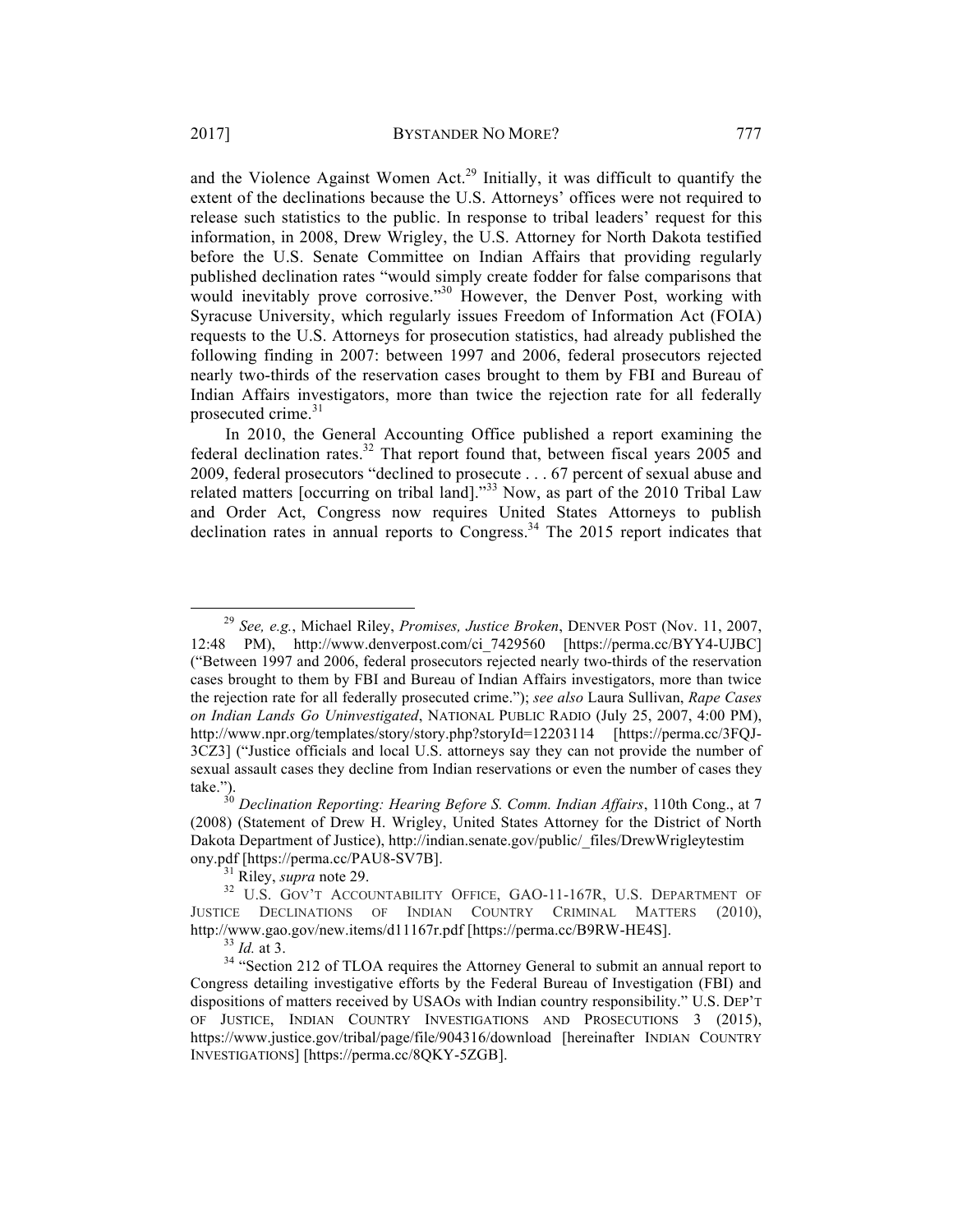"the majority of declinations involve physical assaults or sexual assaults, sexual exploitation, or failure to register as a sex offender."<sup>35</sup>

To be sure, sexual assault is notoriously difficult to prosecute.<sup>36</sup> It is also historically the least likely of violent crimes to result in conviction.<sup>37</sup> U.S. Attorneys have sometimes been quick to point out that many of their Indian country sexual assault declinations are not related to the veracity of the claim of rape or lack of concern about sexual violence, but rather evidentiary issues that interfere with the capacity to put together a provable case.<sup>38</sup> In fact, in the same 2010 report, the General Accounting Office identified the five most common reasons for declination of a federal criminal case in Indian country:<sup>39</sup> weak or insufficient admissible evidence; no federal offense evident (includes jurisdictional issues); witness problems (includes reluctant victims); lack of evidence of criminal intent; and suspect to be prosecuted by other authorities. A 2015 Report by the Urban Institute came to similar conclusions regarding reasons for declination rates.<sup>40</sup> The SART model proposed later in this Article is designed to remedy these very evidentiary problems.<sup>41</sup>

In short, the federal declination rates tell us that the majority of reported sexual assault cases in Indian country are never prosecuted. Because of the limited way data has been collected, there is simply no way to determine how long this problem has existed. But unfortunately, there has been a perception among many Native people that federal officials do not care.

Mistrust of white authorities, and a history of inadequate response, account for low reporting rates in Indian communities.<sup>42</sup> It is difficult to overstate how

<sup>35</sup> INDIAN COUNTRY INVESTIGATIONS, *supra* note 34, at 41. <sup>36</sup> *See* Teresa Scalzo, *Prosecuting Rape Cases: Trial Preparation and Trial Tactic Issues*, *in* PRACTICAL ASPECTS OF RAPE INVESTIGATION 287, 287 (Robert R. Hazelwood & Ann Wolbert Burgess eds., 2016) (acknowledging that "rape cases are typically the most difficult cases to successfully to prosecute").<br><sup>37</sup> Morrison Torrey, *When Will We Be Believed? Rape Myths and the Idea of a Fair* 

*Trial in Rape Prosecutions*, 24 U.C. DAVIS L. REV. 1013, 1024 (1991) (describing rate myths that contribute to conviction rates for rape being as low as 4%). Between 2003 and 2004, only 217 convictions resulted out of 1,184 reports of sexual violence made to law enforcement in Alaska. S. JUDICIARY COMM., MEMORANDUM: REPORT AND RECOMMENDATIONS: REDUCING SEXUAL ASSAULT IN ALASKA 1 (Alaska 2009) (on file with the *Utah Law Review*).<br><sup>38</sup> See U.S. GOV'T ACCOUNTABILITY OFFICE, *supra* note 32, at 6–7.<br><sup>39</sup> See U.S. GOV'T ACCOUNTABILITY OFFICE, *supra* note 32, at 10.<br><sup>40</sup> WILLIAM ADAMS ET AL., THE URBAN INST., EXAMINING IND

THE FEDERAL JUSTICE SYSTEM 21 (2015), https://www.ncjrs.gov/pdffiles1/bjs/grants/2486 56.pdf [https://perma.cc/9LNH-RM6V] (noting that "the most commonly cited reasons for

declining to proceed with federal prosecution concerned insufficient evidence").<br><sup>41</sup> *See infra* Part II.<br><sup>42</sup> Stéphanie Wahab & Lenora Olson, *Intimate Partner Violence and Sexual Assault in Native American Communities*, 5 TRAUMA, VIOLENCE, & ABUSE 353, 356 (2004).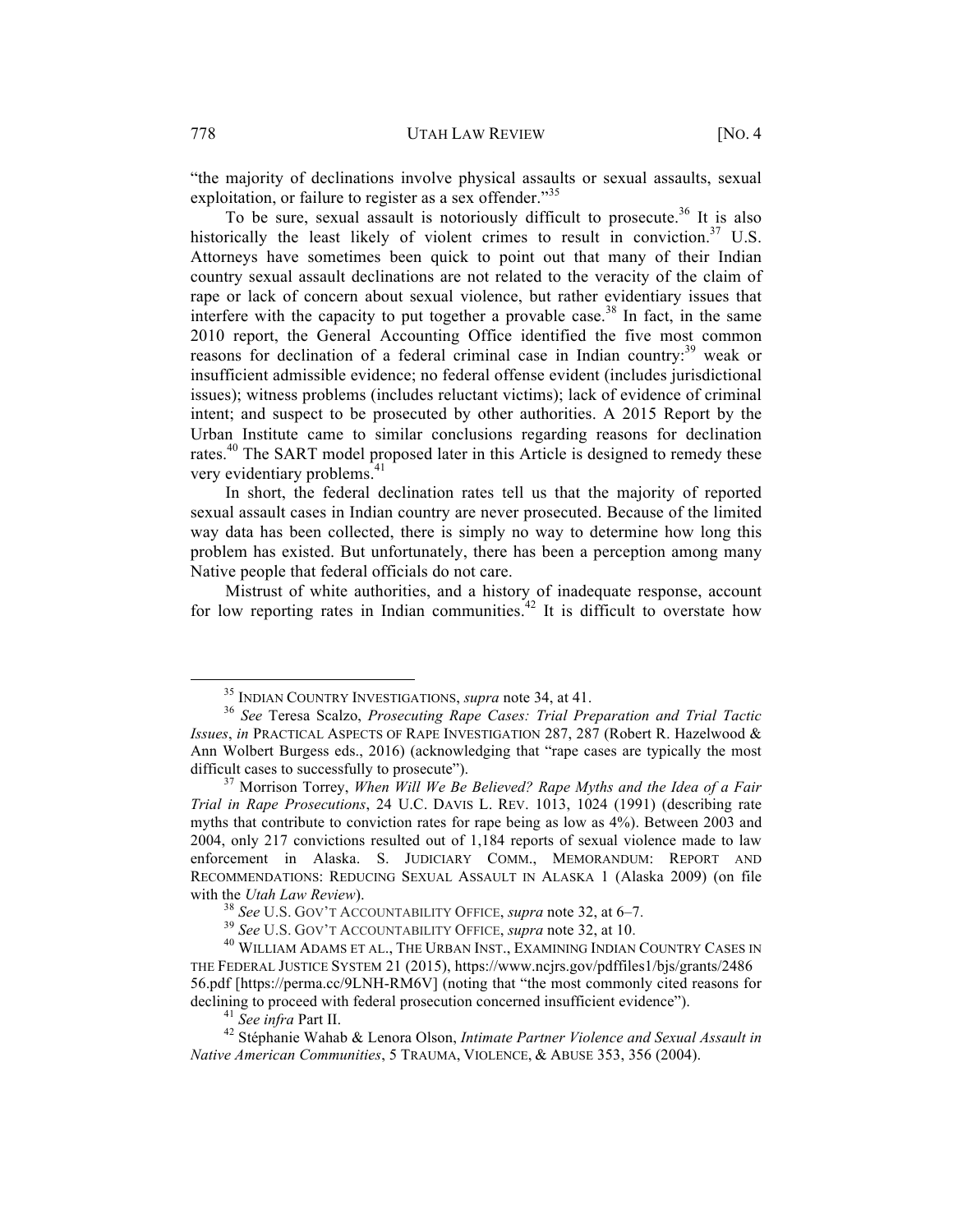ingrained the level of distrust in the system is in some communities.<sup>43</sup> This distrust is often a direct result of reported but unpunished crimes.<sup>44</sup> Decades of indifference have also resulted in very low reporting rates. Of course, it is impossible to prosecute a sexual assault if it is never reported. If a victim does not report a crime because she distrusts the system (regardless of the justification), the legal system has no chance of holding the perpetrator accountable.<sup>45</sup> The system must improve if we expect more victims to come forward.

One instinct to address the problem of low federal prosecution rates would be to turn to tribal criminal justice systems. From a purely technical standpoint, tribal governments retain full criminal jurisdiction over all crimes committed by Indians in Indian country.<sup>46</sup> But responding to sexual assault has been significantly hampered by a variety of limitations, including the Indian Civil Rights Act (ICRA), which capped sentencing authority of tribal courts to 1 year (with exceptions allowing for longer sentencing in limited circumstances).  $47$  Tribal nations are also currently prohibited from prosecuting non-Indians for any crime, with the exception of some domestic violence cases.<sup>48</sup> As noted earlier, the majority of perpetrators of sexual assault are non-Indian.<sup>49</sup> This leaves many survivors to depend solely on the actions of the federal government to seek justice in criminal court.

Even if a tribal prosecutor can proceed with a sexual assault case against a Native defendant, one of the challenges tribal prosecutors have faced is the lack of

<sup>&</sup>lt;sup>43</sup> The Indian Law and Order Commission remarked, "nontribally administered criminal justice programs are less likely to garner Tribal citizen confidence and trust . . . ." INDIAN LAW AND ORDER COMMISSION, A ROADMAP FOR MAKING NATIVE AMERICA SAFER 4 (2013), http://www.aisc.ucla.edu/iloc/report/files/A\_Roadmap\_For\_Making\_Native\_ America\_Safer-Full.pdf [https://perma.cc/RNZ5-CSYP]. <sup>44</sup> *See, e.g.*, JENNIFER FAHEY ET AL., CRIME & JUSTICE INST., CRIME AND JUSTICE IN

INDIAN COUNTRY: A SUMMARY OF TALKING CIRCLE FINDINGS AND THE TRIBAL LAW AND ORDER ACT OF 2010 17–18 (2011), http://www.crj.org/page/-/cjifiles/Talking\_Circles\_ Report\_Final\_Jul11.pdf [https://perma.cc/SP9S-796S]. <sup>45</sup> *See generally* Debra Patterson et al., *Understanding Rape Survivors' Decisions Not* 

*to Seek Help from Formal Social Systems*, 34 HEALTH & SOC. WORK 127, 132 (2009) (explaining how rape survivors may choose not to report based on concerns about the flaws in the system response). <sup>46</sup> *See* Westit v. Stafne, 44 F.3d. 823, 826 (9th Cir. 1995) (holding that the Major

Crimes Act did not divest tribes of criminal jurisdiction over Indians); *see also* Vanessa J. Jiménez & Soo C. Song, *Concurrent Tribal and State Jurisdiction Under Public Law 280*, 47 AM. U. L. REV. 1627, 1665 (1998) (explaining that tribal nations in Public Law 280 states retain concurrent jurisdiction over crimes committed by Indians).<br><sup>47</sup> 25 U.S.C. §§ 1302 (West 2017).<br><sup>48</sup> The Supreme Court ruled in 1978 that tribal nations lacked authority over non-

Indians. Oliphant v. Suquamish Indian Tribe*,* 435 U.S. 191, 212 (1978). As of 2017, there is a pending bill in Congress that would expand the restoration of tribal criminal jurisdiction over non-Indians who commit acts of sexual violence. S. 3523 (114th Congress). Introduced 12.8.2016

<sup>49</sup> ROSAY, *supra* note 8, at 18.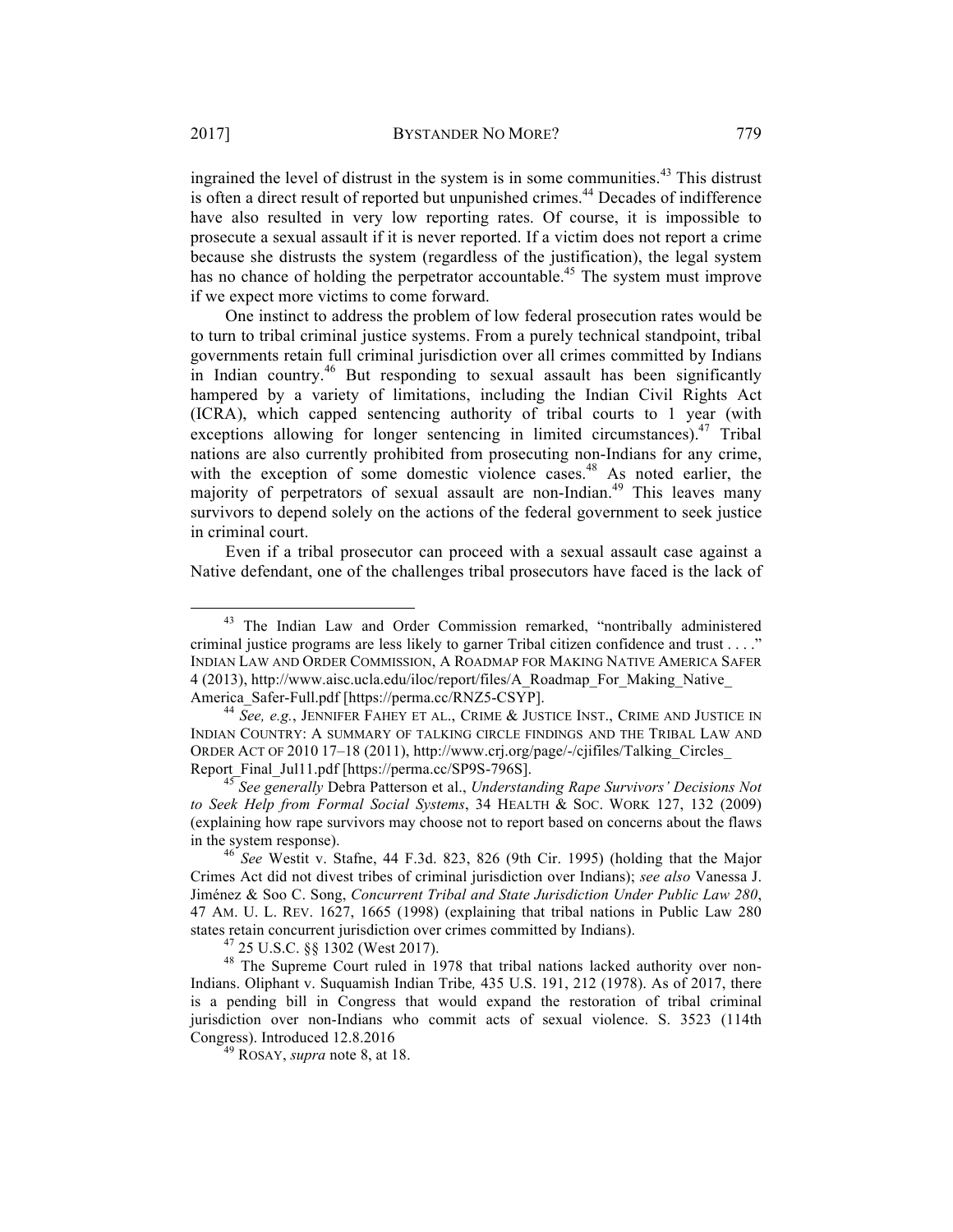a clear protocol for evidence sharing between the federal and tribal authorities.<sup>50</sup> One tribal judge explained the problem to a reporter in 2011:

The FBI is a black hole . . . The [Bureau of Indian Affairs] police get the evidence and they submit it to the FBI lab and we never see it again. We had a homicide, it was a hit-and-run where the front bumper of the car was in an FBI laboratory and eighteen months had gone by and they still hadn't returned it, nor had they prosecuted. We've had DUls where the toxicology report has been gone over a year. And it never comes back.<sup>51</sup>

A tribal public defender added, "Most significantly, the rape kits never come back. They will not prosecute, yet they won't send the information down so the tribe can prosecute. We never, ever see the results of a rape kit."<sup>52</sup>

In 2011, the General Accounting Office confirmed these problems, reporting that six of the twelve tribes studied indicated that:

[W]hen criminal matters are declined, federal entities generally do not share evidence and other pertinent information that will allow the tribe to build its case for prosecution in tribal court. This can be especially challenging for prosecuting offenses such as sexual assault where DNA evidence collected cannot be replicated should the tribe conduct its own investigation following notification of a declination, according to officials.53

As a result of federal indifference and tribal limitations, it is fair to characterize the federal government as having been a historical culpable bystander—failing to intervene. This dynamic has had profound implications for the lives of Native women and children. Survivors have been left with nowhere to turn. Moreover, in smaller, close-knit communities, the failure to intervene in even a single sexual assault case will have implications for years, if not decades.<sup>54</sup>

 <sup>50</sup> U.S. GOV'T ACCOUNTABILITY OFFICE, GAO-11-252, INDIAN COUNTRY CRIMINAL JUSTICE: DEPARTMENTS OF THE INTERIOR AND JUSTICE SHOULD STRENGTHEN COORDINATION TO SUPPORT TRIBAL COURTS 17 (2011), http://tloa.ncai.org/document library/2011/04/tribalcourtsgao.pdf [hereinafter INDIAN COUNTRY CRIMINAL JUSTICE]

<sup>[</sup>https://perma.cc/EWZ2-5WFX] (noting that some tribes "oftentimes [] did not know whether criminal investigators—most commonly, BIA or FBI—had referred the criminal investigation to the USAO for prosecution").

<sup>&</sup>lt;sup>51</sup> Kathy Dobie, *Tiny Little Laws: A Plague of Sexual Violence in Indian Country*, HARPER'S MAG., Feb. 2011, at 55, 64.<br><sup>52</sup> *Id.* <sup>53</sup> *See* INDIAN COUNTRY CRIMINAL JUSTICE, *supra* note 50, at 17.<br><sup>54</sup> When sexual assault happens, there are usually ramifications that ripple throughout

the community. Family and friends of a victim may struggle with their own responses to their loved one's assault. Fear can also percolate through a community if there have been unsolved sexual assaults. It may impact people's day-to-day lives—how they think about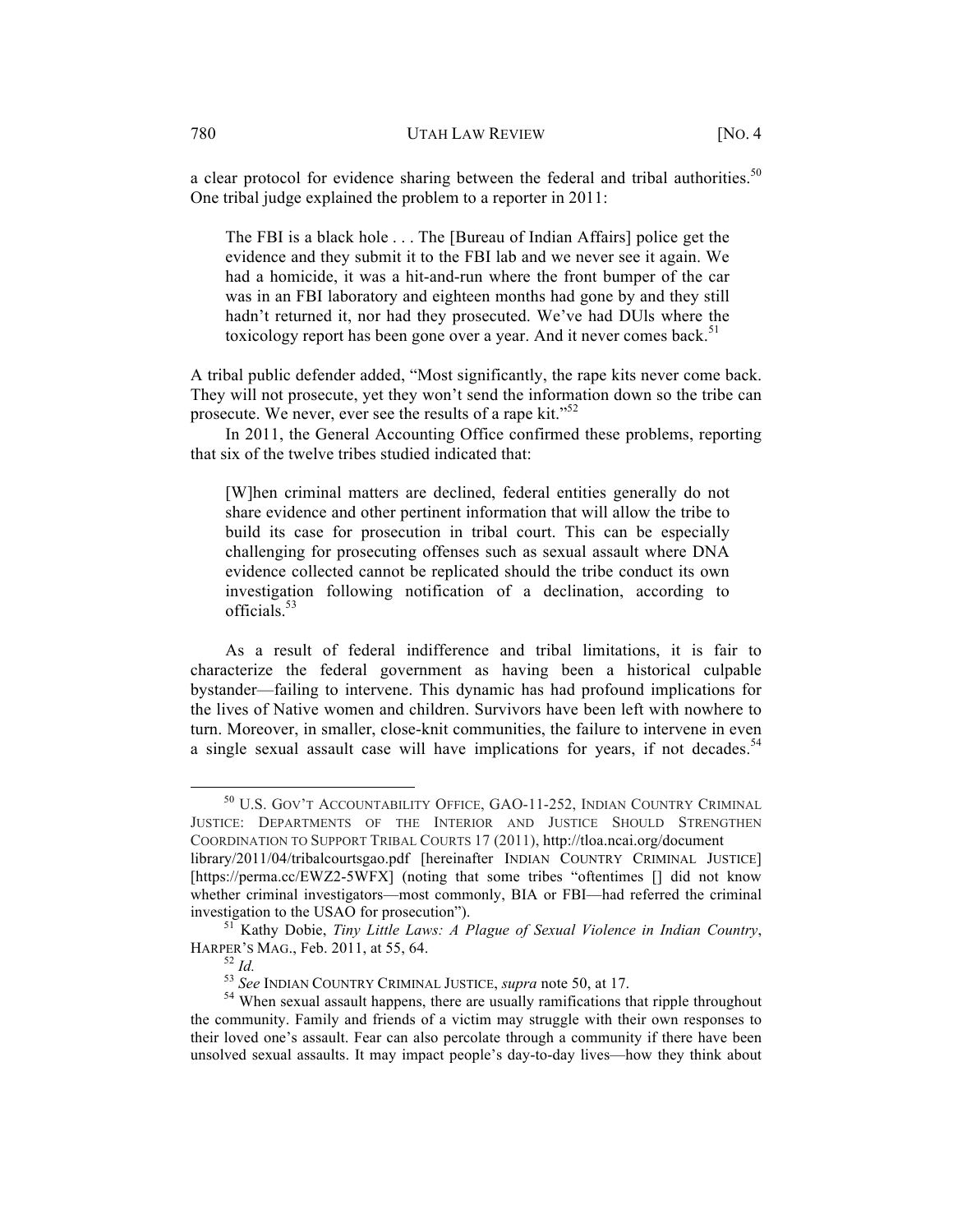$\overline{a}$ 

Fortunately, a change in direction has recently begun as various federal agencies have attempted to remedy this history.<sup>55</sup> But more needs to be done to address the evidentiary and witness challenges that have hampered the federal government's ability to pursue sexual violence cases. The Sexual Assault Response Team (SART) model is one such solution.

### PART II REMEDY: SEXUAL ASSAULT RESPONSE TEAMS

The culpability of the United States can only be adequately remedied by deliberate, long-term policy and protocol changes. Native women living on tribal lands must have at least the same access to sexual assault intervention available to non-Indians.<sup>56</sup> One central way to correct the legacy of indifference is to be sure that survivors of sexual assault on tribal lands can turn to a formalized local Sexual Assault Response Team (SART) in the aftermath of an assault. A SART is a comprehensive, multi-disciplinary response to assault described in more detail below. Given the extraordinarily high rates of violence, it is imperative to ensure that the very best response systems be operating at the local tribal levels. The literature tells us that the SART model, in general, is far superior to other ways of responding to sexual violence. Thus, SART must be deployed throughout Indian country in a sustained and stable way.

Unfortunately, implementing this model in Indian country is more complicated than in any other context. Thus, it is not enough for the federal government to embrace the SART model as an aspirational standard—there is a need for particularized and focused attention dedicated to the effort. This section considers both the benefits of the SART model as well as the challenges to implementation in Indian country.

# *A. Overview and History of SART*

A Sexual Assault Response Team (hereafter SART) is a multi-disciplinary team of professionals and advocates who respond in a coordinated fashion to sexual assault cases in a particular community.<sup>57</sup> The typical SART includes representatives from victim advocacy, health care, law enforcement, and prosecutors. Some SARTs, depending on local circumstances, include other

the basic safety in their community. Anger is often an outgrowth of these community concerns. Without intervention, anger can fester in a community and emerge in unhealthy

ways.<br><sup>55</sup> See discussion of Obama administration achievements, *infra* Part III.<br><sup>56</sup> *Law Enforcement in Indian Country: Hearing Before Comm. Indian Affairs United States S.*, 110th Cong., at 17 (2007) (Statement of Bonnie Clairmont, Victim Advocacy Program Specialist, Tribal Law and Policy Institute), https://www.indian.senate.gov/sites/ default/files/upload/files/June212007.pdf [https://perma.cc/9S9Q-598N]. <sup>57</sup> Jennifer Cole, *Structural, Organizational, and Interpersonal Factors Influencing* 

*Interprofessional Collaboration on Sexual Assault Response Teams*, 31 J. INTERPERS. VIOLENCE 1, 1–2 (2016).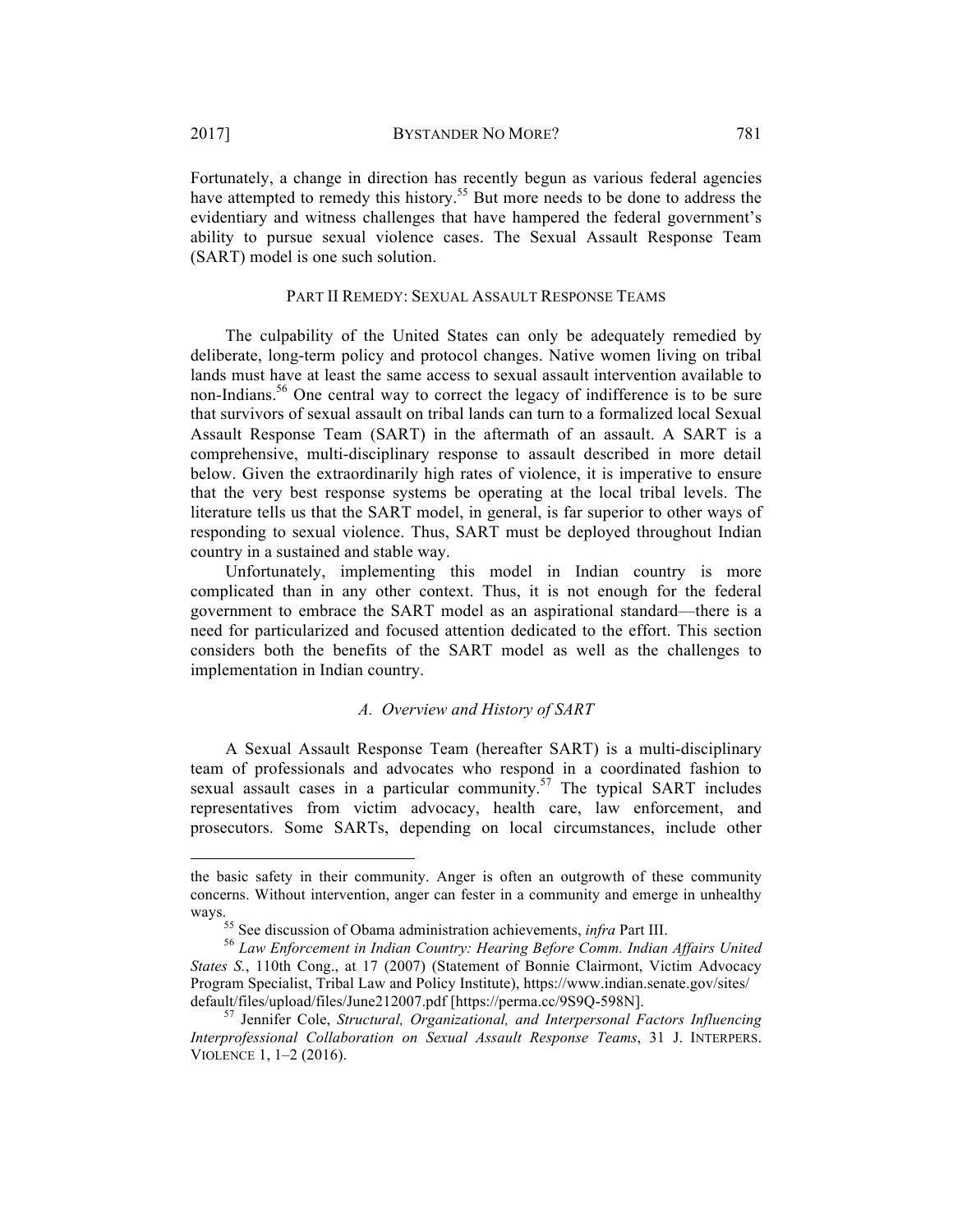disciplines, such as crime lab technicians, psychologists, defense attorneys, and spiritual leaders. The cornerstone of an operational SART is a written protocol, which outlines the roles and responsibilities of each agency in responding to a sexual assault. The written protocol is developed through a series of collaborative meetings, in which all parties meet to discuss the best ways to respond to a reported sexual assault in that particular community. After the protocol is complete, SARTs meet on a regular basis to discuss the efficacy of the protocol and make adjustments where necessary. Central to any SART is a trained medical professional—often called a SANE (Sexual Assault Nurse Examiner) or a SAFE (Sexual Assault Forensic Examiner) who actually provides the physical care of the victim and the collection of evidence from the body of the victim by performing a forensic exam. Such evidence can be crucial in prosecution outcomes as will be noted later. The SART model has been nearly universally embraced by local governments as a way to enhance victim well-being, as well as increase the likelihood of prosecution and conviction.

The SART model has its origins in United States anti-rape activism beginning in the late  $1960s$ .<sup>58</sup> The SART model has gradually developed over the past  $40$ years, spearheaded by a variety of professions and advocates around the globe who have sought to improve the way legal systems respond to sexual assault.<sup>59</sup> The SART model addresses many deficiencies in the historical Anglo-American response to sexual assault. Organizers of the first SARTs were responding to a multitude of concerns related to the investigation of sexual assault.<sup>60</sup> At that time, the mainstream criminal justice response to sexual assault lacked coordination and specialized expertise. When victims reported assault, there was no guarantee that the local community service providers were communicating with one another, and very few interagency protocols existed. There was virtually no expert training on performing sexual assault forensic exams until the late 1970s.

In the pre-SART days, law enforcement and the health care system often operated independently. As a result, rape victims had to navigate through an inconsistent and confusing system. Moreover, such "ad hoc" approach to victims of sexual assault made prosecution difficult because there was no consistent expectation for communication and collection of evidence. Studies that have reviewed the long-term consequences of poorly coordinated rape response show that survivors are more likely to suffer long-term physical and mental health problems.<sup>61</sup> Untrained providers mishandle evidence, fail to address injuries, and

<sup>58</sup> *Id.* <sup>59</sup> Myrna S. Raeder, *Litigating Sex Crimes in the United States: Has the Last Decade Made Any Difference?*, 6 INT'L COMMENT ON EVID., issue 2, art. 5, at 37 (2009).<br><sup>60</sup> Patricia A. Furci, *The Sexual Assault Nurse Examiner: Should the Scope of the* 

*Physician-Patient Privilege Extend that Far?*, 5 QUINNIPIAC HEALTH L. J. 229, 230 (2002).<br><sup>61</sup> This dynamic has been referred to as "secondary victimization" or "the second

rape." *See, e.g.*, Rebecca Campbell, *Rape Survivors' Experiences with the Legal and Medical Systems: Do Rape Victim Advocates Make a Difference?*, 12 VIOLENCE AGAINST WOMEN 30, 30 (2006).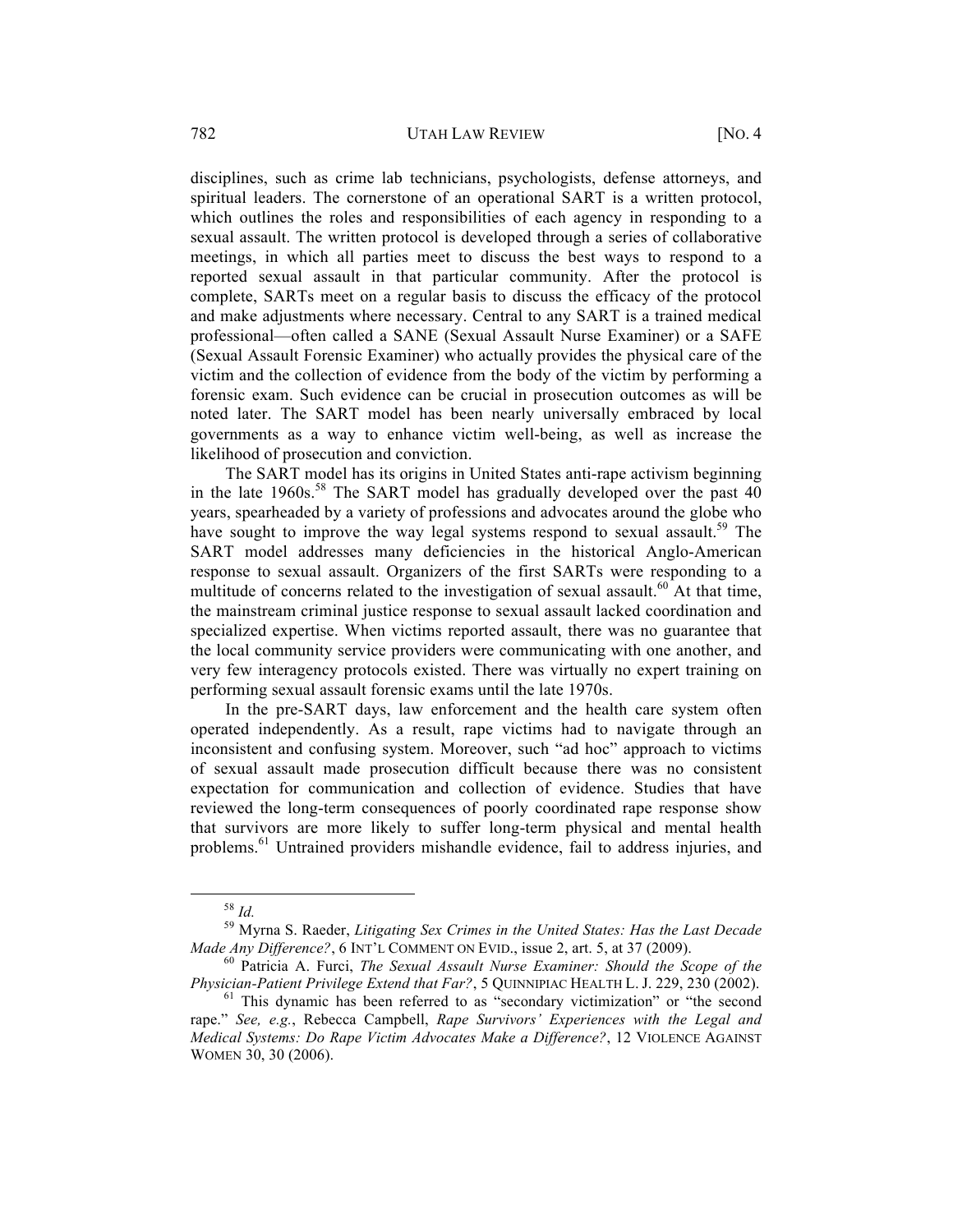do not provide appropriate referrals to services.<sup>62</sup> Practitioners and advocates often noted that victims might wait hours in the emergency room (because no trained examiner could be located), they might be questioned about the rape by multiple people (often without any advocate), and were often not given enough information about their options to provide truly informed consent.<sup>63</sup> Untrained patrol officers were often unprepared for the task of interviewing traumatized victims. Victims often reported that the confusing experience could be as traumatic as the assault itself. The SART model addresses each of these concerns.

#### *B. Benefits of the SART Model*

A SART is designed to lessen the trauma that victims experience in the aftermath of an assault because it stresses continuity of care and minimizes the number of times that a victim has to relive her victimization.<sup>64</sup> The SART model also enhances the capacity of partners to provide coordinated care to victims. As a result, a multitude of national and international medical organizations endorse the SART model as a "best practice" due to the increased capacity to provide adequate healthcare for survivors of sexual assault.<sup>65</sup> The SART model has also been endorsed by a variety of American criminal justice organizations, including law

 $62$  In addition, untrained professionals may also run the risk of re-victimizing women who report through conscious or sub-conscious victim-blaming. Bryant-Davis et al., *supra*  note 24, at 331 (describing how the societal traumas of ethnic minority woman can

exasperate the trauma of sexual assault).<br><sup>63</sup> Debra Patterson et al., *Sexual Assault Nurse Examiner (SANE) Program Goals and Patient Care Practices*, 38 J. NURSING SCHOLARSHIP 180, 180 (2006).

<sup>&</sup>lt;sup>64</sup> Stacey Beth Plichta et al., *The Emergency Department and Victims of Sexual Violence: An Assessment of Preparedness to Help*, 29 J. HEALTH HUM. SERV. ADMIN. 285, 289 (2006). 65 These organizations include the International Association of Forensic Nurses (The

IAFN is the only entity that credentials SANEs in the United States.), the American Medical Association (https://archive.ahrq.gov/research/victsexual/victsex2.htm), the Emergency Nurses Association (Emergency Nurses Association Position Statement: Care of Sexual Assault and Rape Victims in the Emergency Department, (2007) https://www.ena.org/SiteCollectionDocuments/Position%20Statements/Archived/SexualAs saultRapeVictims.pdf), and the American Congress of Obstetricians and Gynecologists (http://www.acog.org/Resources-And-Publications/Committee-Opinions/Committee-on-Health-Care-for-Underserved-Women/Sexual-Assault).

A 2007 report commissioned by the World Health Organization suggests that forensic exam protocol (also called medico-legal evidence collection) is increasingly being implemented internationally as the preferred standard response to sexual violence. JANICE DU MONT & DEBORAH WHITE, THE USES AND IMPACTS OF MEDICO-LEGAL EVIDENCE IN SEXUAL ASSAULT CASES: A GLOBAL REVIEW (2007). Doctors Without Borders says that "an optimum package of services [for rape victims] should include medical care, psychological support, medical-legal certificates which can be used as evidence in court." MEDECINS SANS FRONTIERES, *supra* note 23, at 129.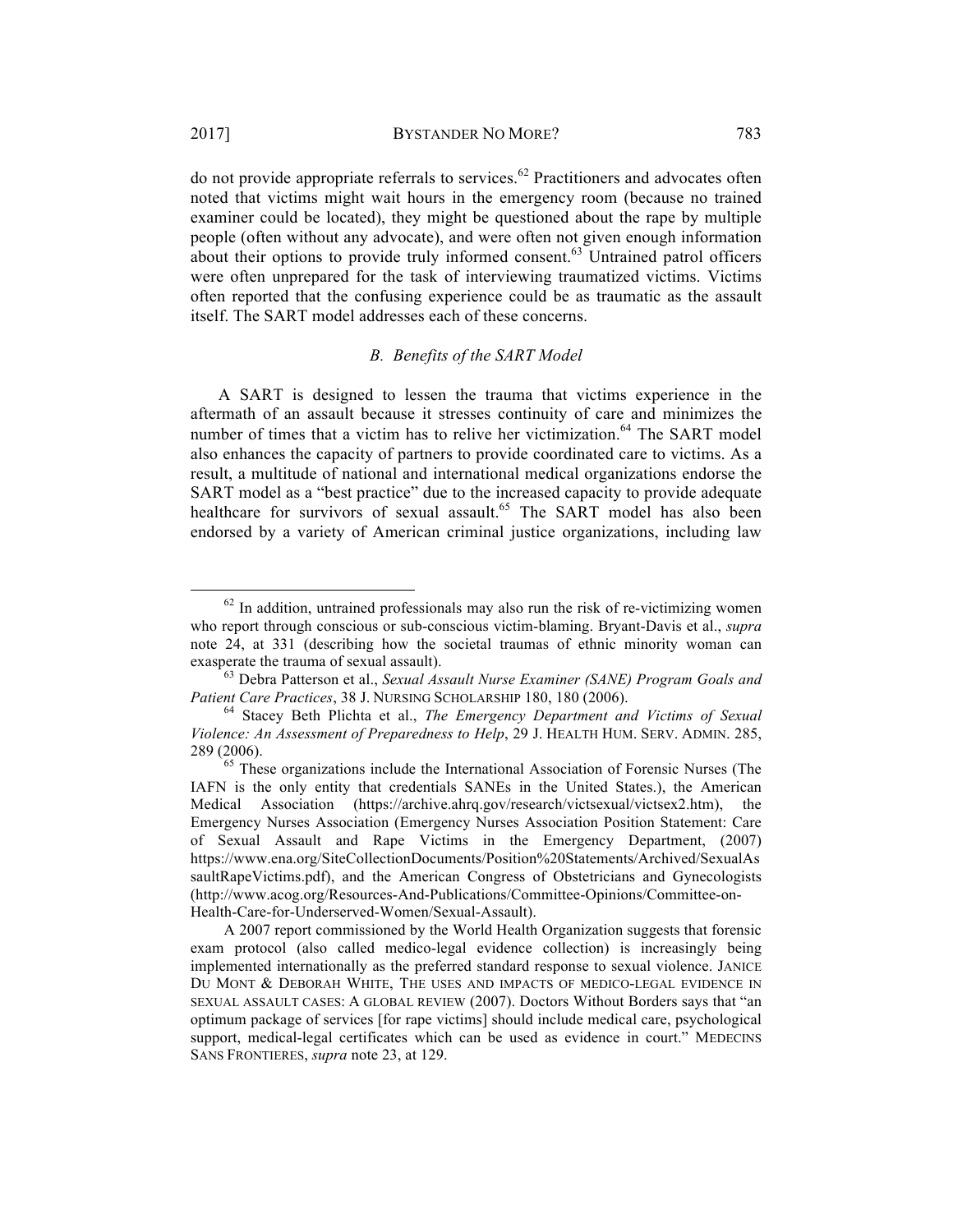enforcement and prosecutor membership associations.<sup>66</sup> In some states, the model is required by state statutory law.<sup>67</sup> As a matter of federal policy, the United States government has endorsed the SART model through a variety of initiatives, largely through two DOJ agencies: the Office for Victims of Crime and the Office on Violence Against Women. The Department of Justice (DOJ) has released four significant publications in the last seventeen years that provide direct guidance to responding to sexual assault using the SART model. These include a *SANE Operation Guide* (1999), <sup>68</sup> a *SAFE protocol* (2004), <sup>69</sup> *SAFE training guidelines*

<sup>66</sup> The FBI's Law Enforcement Bulletin published an article endorsing the SART model in 2002. Craig R. Wilson, *Police and the Sexual Assault Examination*, FBI LAW ENFORCEMENT BULLETIN, 2002, at 14–17. The International Association of Chiefs of Police has promoted the use of Sexual Assault Response Teams. *See* International Association of Chiefs of Police, SEXUAL ASSAULT RESPONSE POLICY AND TRAINING CONTENT GUIDELINES (2011), http://www.theiacp.org/Portals/0/documents/pdfs/IACP SexualAssaultResponsePolicyandTrainingContentGuidelines.pdf (noting that "Law enforcement should consider partnering with community organizations and advocates to create a more supportive atmosphere for victims throughout the reporting and investigation process . . . A SART . . . provides immediate, specialized response to victims of recent sexual assault, support during the medical examination, and medical care and follow-up.")*.*  The National District Attorneys Association has developed a series of documents and trainings that emphasize the efficacy of the SART model. *See, e.g.*, JENIFER R. MARKOWITZ, THE ROLE OF THE SEXUAL ASSAULT NURSE EXAMINER IN THE PROSECUTION OF DOMESTIC VIOLENCE CASES (2007), http://www.ndaa.org/pdf/pub\_role\_sexual\_assault\_ nurse examiner.pdf. (encouraging the use of SART model to respond to sexual violence and domestic violence.). <sup>67</sup> *See, e.g.*, New Jersey, Title 52, Subtitle I, Chapter 4B; Kentucky, Title XVIII,

Chapter 216B; Indiana Title 16, Article 21, Chapter 8; Virginia, Title 9.1, Chapter 1,

Article I; Pennsylvania Title 35, Chapter 50.<br><sup>68</sup> Linda E. Ledray, SEXUAL ASSAULT NURSE EXAMINER DEVELOPMENT AND OPERATION GUIDE (1999).

<sup>&</sup>lt;sup>69</sup> U.S. DEP'T OF JUSTICE OFFICE ON VIOLENCE AGAINST WOMEN, A NATIONAL PROTOCOL FOR SEXUAL ASSAULT MEDICAL FORENSIC EXAMINATIONS (2004), https://www.ncjrs.gov/pdffiles1/nij/206554.pdf. This 2004 publication was not unanimously well-received due to the lack of information about emergency contraception. Many health care workers and advocates expressed concern because of the failure to include emergency contraception as a necessary medical option. *See, e.g.*, Annie Lewis-O'Connor, Holly Franz & Lucia Zuniga, *Limitations of the National Protocol for Sexual Assault Medical Forensic Examinations*, 31 J. EMERG. NURS. 267–70 (2005) ("The overt omission of clear procedures to address [emergency contraception] clearly does not 'address the patients concerns' and does not 'minimize the trauma they may experience.' Frankly, to state that 'the examination and the related responsibilities of health personnel are the focus of this protocol' is a misnomer because the omission of [emergency contraception] is not congruent with the guidelines of the American Medical Association, the American College of Emergency Physicians, and the American College of Obstetricians and Gynecologists. Even the Vatican supports emergency interception when a woman has been raped. It appears that politics may have taken precedence over the medical and emotional needs of a female victim of sexual assault."). In 2013, the Department of Justice issued a second edition of the protocol which included emergency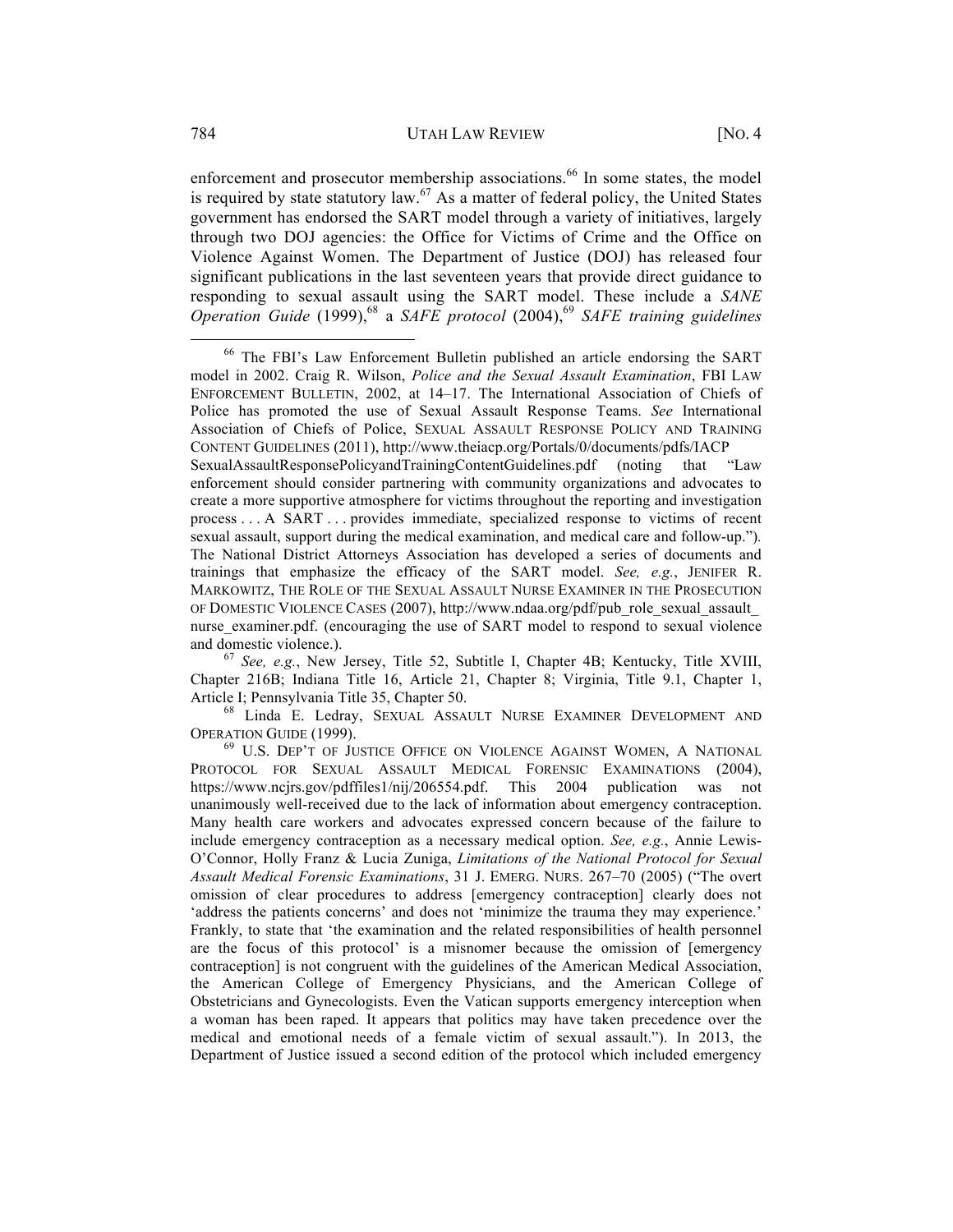(2006), <sup>70</sup> and a *SART Toolkit: Resources for Sexual Assault Response Teams*  $(2011).^{71}$ 

Moreover, the federal government has provided grants to countless local organizations and jurisdictions to develop local SANE-SART protocols.<sup>72</sup> In addition, DOJ requires that all state, tribal, and territorial governments who receive federal dollars under the Violence Against Women Act certify that they are in compliance with the revised forensic medical examination requirements of the Violence Against Women Act of 2005. <sup>73</sup> The Department of Defense has mandated that sexual assault response protocols be implemented on all military bases.<sup>74</sup> Not surprisingly, tribal leaders have also expressed support for the model. In 2005, activism on the part of many Native women's advocates resulted in the National Congress of American Indians (NCAI), the largest (and oldest) Washington presence for tribal governments, to call for "the adoption and implementation of the national policy and protocols on rape and sexual assault within the Indian Health Service Unit emergency rooms and Contract Health Care facilities/providers."<sup>75</sup>

When a SART is effectively deployed, all partners should know their role and expectations. For example, a law enforcement officer who is called to the scene is already familiar with the emergency room services available to perform a forensic exam; a victim advocate knows the protocol for reaching a prosecutor with any questions; the prosecutors are able to communicate directly with law enforcement about interview protocol, and so on. Victims themselves might even consult the protocol as a way to understand the system and their role. Researchers have concluded that an effective, comprehensive response to sexual assault requires an intricate coordination between the health care system and the law enforcement system, with victim advocacy at the center.

contraception provisions. U.S. DEP'T OF JUSTICE OFFICE ON VIOLENCE AGAINST WOMEN, A NATIONAL PROTOCOL FOR SEXUAL ASSAULT MEDICAL FORENSIC EXAMINATIONS (2nd ed., 2013), https://www.ncjrs.gov/pdffiles1/ovw/241903.pdf.

<sup>&</sup>lt;sup>70</sup> U.S. DEP'T OF JUSTICE OFFICE ON VIOLENCE AGAINST WOMEN, NATIONAL TRAINING STANDARDS FOR SEXUAL ASSAULT MEDICAL FORENSIC EXAMINERS (2006), https://www.prearesourcecenter.org/sites/default/files/library/nationaltrainingstandardsfors exualassaultmedicalforensicexaminers.pdf.<br><sup>71</sup> Dept. of Justice interactive website with videos and publications to help develop a

SART. OFFICE FOR VICTIMS OF CRIME, SART TOOLKIT: RESOURCES FOR SEXUAL ASSAULT RESPONSE TEAMS (2011), https://ovc.ncjrs.gov/sartkit/index.html. <sup>72</sup> *See, e.g.*, Susan B. Carbon, STATEMENT OF SUSAN B. CARBON, DIRECTOR OF THE

OFFICE ON VIOLENCE AGAINST WOMEN (2012), http://www.ncdsv.org/images/OVW\_

CarbonTestimonyJudCmteOVWOversight\_2-16-2012.pdf.<br><sup>73</sup> 42 USCA 3796gg et seq. (2005).<br><sup>74</sup> U.S. GOV'T ACCOUNTABILITY OFFICE, GAO-11-579, MILITARY JUSTICE: OVERSIGHT AND BETTER COLLABORATION NEEDED FOR SEXUAL ASSAULT INVESTIGATIONS AND ADJUDICATIONS (2011), http://www.gao.gov/new.items/d11579.pdf.  $^{75}$  National Congress of American Indians, THE NATIONAL CONGRESS OF AMERICAN

INDIANS RESOLUTION # TUL-05-101 NATION 3 (2005).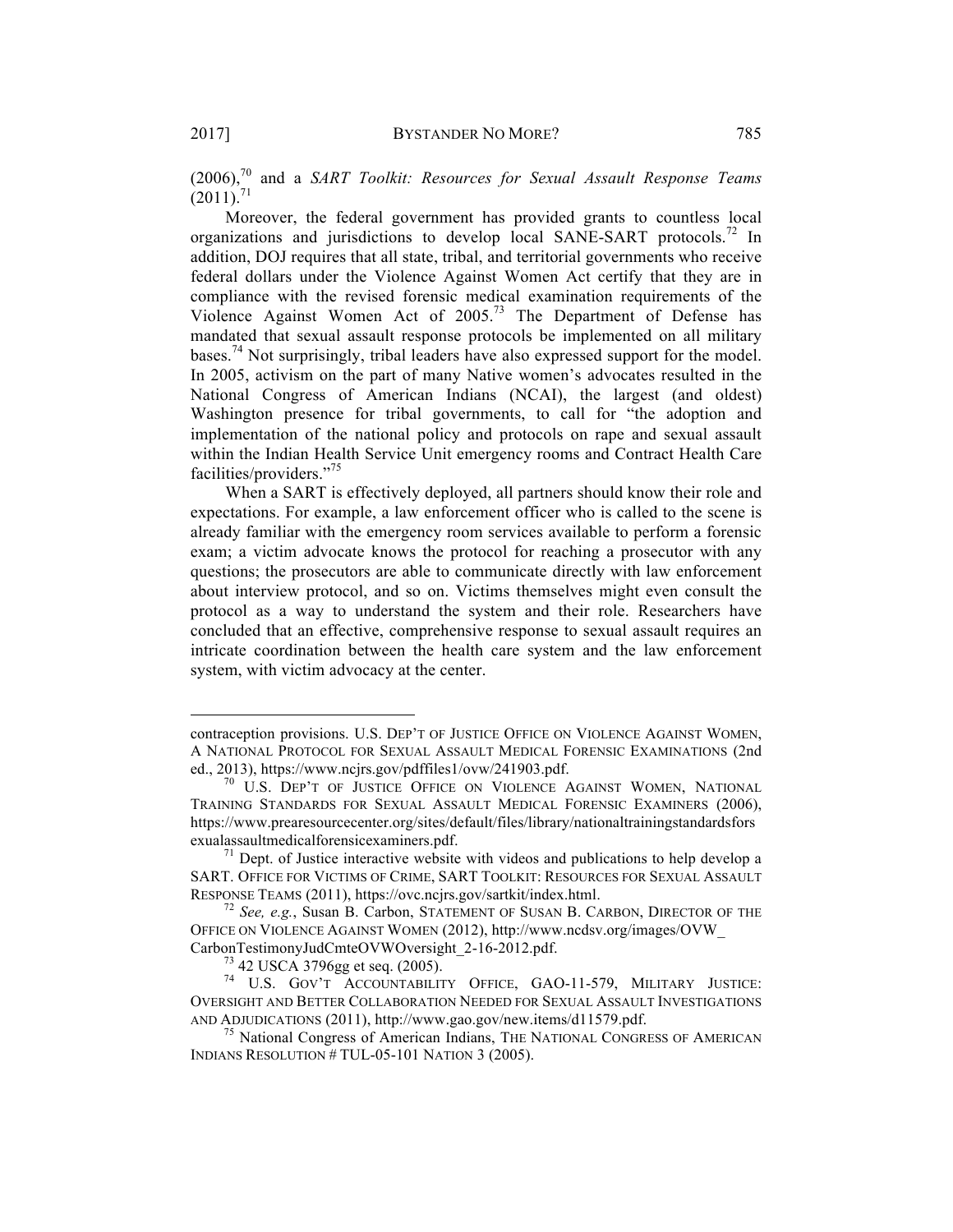#### 786 UTAH LAW REVIEW [NO. 4

Improved response to sexual assault can benefit a community in at least two ways. First, individual victims will find that the system is more compassionate, more accommodating, and better equipped to respond to their needs.<sup>76</sup> Whether they choose to participate in criminal justice system or not, victims deserve to be provided with the opportunity to participate in a process which could provide a prosecutor or law enforcement officer with potential evidence needed to ensure accountability for the crime. While a possible benefit of implementing SART is a greater likelihood of conviction, the most important outcome is the likelihood that a compassionate, holistic response to the crime victim will alleviate some of the most severe ramifications of trauma on victims. Early intervention has been identified as a key predictor in alleviating mental health symptoms.<sup>77</sup> Perhaps more important, though, is that the improved response will encourage more victims to come forward and receive medical attention and advocacy services. Finally, if the system increases the likelihood that perpetrators will be apprehended and prosecuted, then the community is safer in the long-run, and rates of victimization decrease.

Second, the SART model provides specific advantages for prosecutors in two critical ways. First, some studies indicate that the SART model enhances victim psychological well-being.<sup>78</sup> Since victim testimony is often the heart of a prosecutor's case, a victim who feels empowered by the system is more likely to stay engaged. The failure to respond in a sensitive manner alienates victims from continuing to participate in the criminal justice system. Victims are less likely to cooperate with the government in the prosecution, and future victims are disinclined to report.<sup>79</sup>

Second, the SART model also has the potential to increase conviction rates. In the past decade, several studies have been conducted to determine whether or not the availability of forensic evidence as collected by a SANE have any impact on prosecution outcomes. Existing data confirms that the model does provide some

 $76$  Social scientists have determined that a key factor in resolving mental and emotional challenges after assault is social support. *See generally* Courtney E Ahrens, *Being Silenced: The Impact of Negative Social Reactions on the Disclosure of Rape*, 38 AM. J. COMMUNITY PSYCHOL. 263–74 (2006); Bryant-Davis et al., *supra* 24, at 330–57. Thus, even short delays in services can have devastating consequences. Patricia Frazier et al., *Correlates of Levels and Patterns of Positive Life Changes Following Sexual Assault*, 72 J. CONSULT. CLIN. PSYCHOL. 19 (2004). <sup>77</sup> Chivers-Wilson, *supra* note 24. <sup>78</sup> Rebecca Campbell, Debra Patterson & Lauren F Lichty, *The Effectiveness of Sexual* 

*Assault Nurse Examiner (SANE) Programs: A Review of Psychological, Medical, Legal, and Community Outcomes*, 6 TRAUMA. VIOLENCE ABUSE 313, 319 (2005) (noting that "R]esearch suggests that, at the very least, rape survivors perceive SANEs as helpful and supportive."). <sup>79</sup> Debra Patterson, Megan Greeson & Rebecca Campbell, *Understanding Rape* 

*Survivors' Decisions Not to Seek Help from Formal Social Systems*, HEALTH SOC. WORK 127–37 (2009) ("Survivors perceived formal social systems personnel as hurtful, often based on their own prior experiences with the systems or based on the experiences of people within their social network.").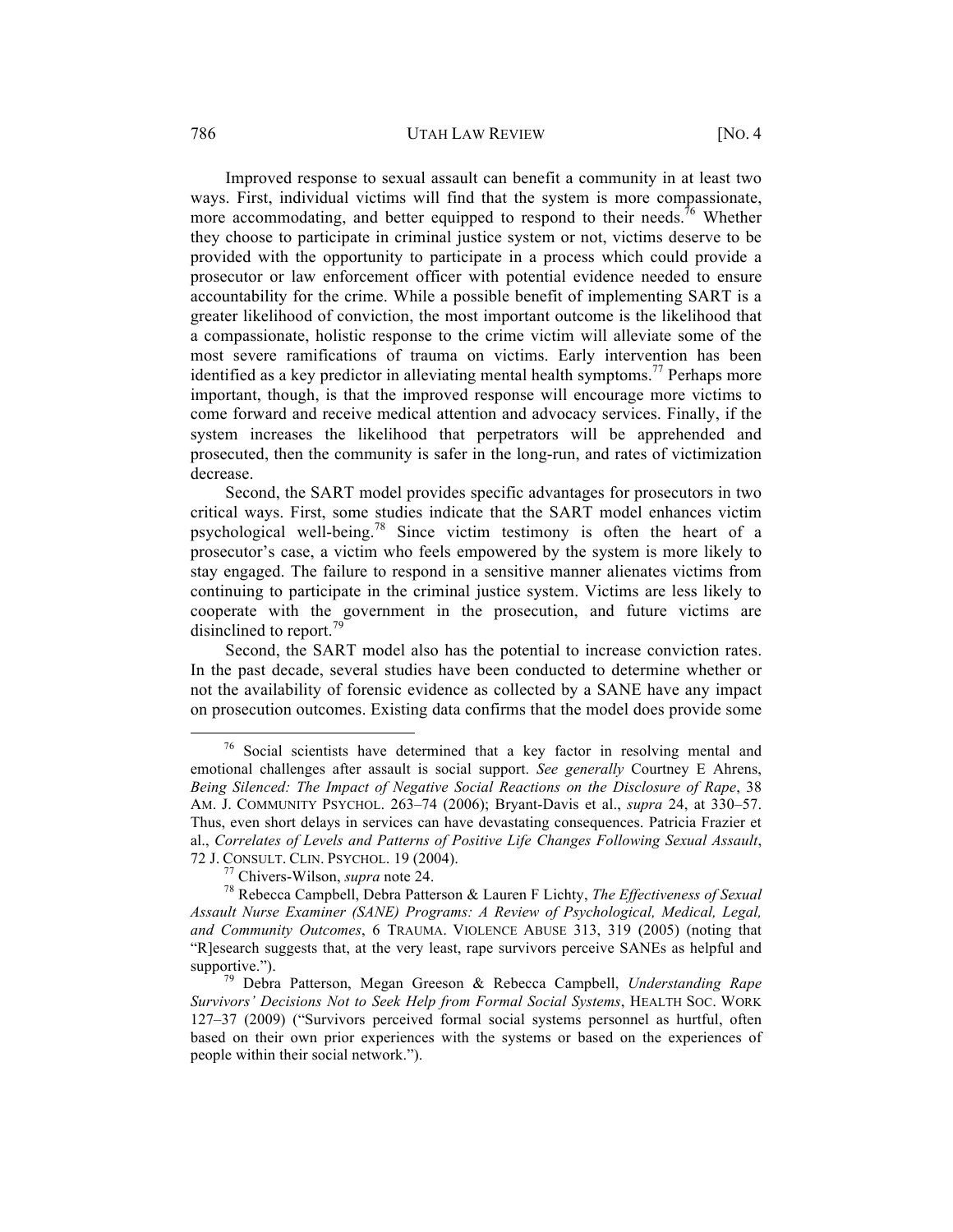unique advantages and can add to the strength of a criminal case.<sup>80</sup> One key reason that convictions become more likely is because there is more likelihood of having physical evidence of the crime due to the emphasis on forensic exams.

A central component of the SART is a forensic medical exam conducted by a trained medical professional—usually a Sexual Assault Nurse Examiner (SANE). A forensic exam in the context of sexual assault is sometimes referred to as a "rape kit."<sup>81</sup> A more accurate phrase would be "sexual assault evidence collection kit." A SANE can identify and collect evidence which may contribute to proving the elements of sexual assault.<sup>82</sup> Health care professionals who understand how to document injuries and collect physical evidence are more likely to do so in a way that enhances the likelihood of apprehension and prosecution.<sup>83</sup>

A cautionary note that must underline all of this information: sexual violence *can* be successfully prosecuted without a forensic exam and without victim engagement with a SART. This is commonly seen in the context of "delayed reporting"—where a victim reports the crime to law enforcement days, weeks, months, and even years after the fact. In delayed reporting cases, a forensic exam rarely leads to useful evidence. Nonetheless, a successful case can be built using victim and witness testimony. Still, there is a constant concern in prosecutor circles about the so-called "CSI-effect"—that juries expect all legitimate crime reports should be followed by a detailed summary of the physical evidence, and that any minor misstep in the science or slight gaps in the investigation automatically results in acquittal.<sup>84</sup> Thus, an overemphasis on the importance of the forensic exam is risky because it tends to reinforce this expectation, and presents the possibility that young or inexperienced prosecutors will balk at pursuing a case that does not have the detailed forensic evidence. Therefore, prosecutors should be

 <sup>80</sup> *See, e.g.*, MARGARET C. HARRELL ET AL., A COMPENDIUM OF SEXUAL ASSAULT RESEARCH (2009). *But see* Sameena Mulla, *In Mother's Lap: Forging Care and Kinship in Documentary Protocols of Sexual Assault Intervention*, 20 LAW, CULT. HUMANIT. 1–21 (2010) (suggesting that "documentary requirements of forensic examination reflect or erase the lived realities of sexual assault victims and their families while reproducing rape myths

in the daily functions of the institutions themselves").<br><sup>81</sup> Sometimes referred to as a biological forensic examination kit (Bio Kit), Physical Evidence Recovery Kit (PERK) or SAEK (Sexual Assault Evidence Kit).

 $82$  Local studies have found that SANEs provide higher quality evidence with fewer mistakes. *See, e.g.*, THE EFFICACY OF ILLINOIS' SEXUAL ASSAULT NURSE EXAMINER (SANE) PILOT PROGRAM (2003), http://www.icjia.state.il.us/public/pdf/Research [hereinafter ILLINOIS' SEXUAL ASSAULT]. <sup>83</sup> The National Protocol for Sexual Assault Forensic Examinations encourages the

use of peer review to improve services. U.S. DEP'T OF JUSTICE OFFICE ON VIOLENCE AGAINST WOMEN, A NATIONAL PROTOCOL FOR SEXUAL ASSAULT MEDICAL FORENSIC EXAMINATIONS 26 (2nd ed. 2013), https://www.ncjrs.gov/pdffiles1/ovw/241903.pdf. 84 *See generally* Hon. Donald E. Shelton, Young S. Kim & Gregg Barak, *A Study of* 

*Juror Expectations and Demands Concerning Scientific Evidence: Does the "CSI Effect" Exist?*, 9 VANDERBILT J. ENTERTAIN. TECHNOL. LAW 331–68 (2006).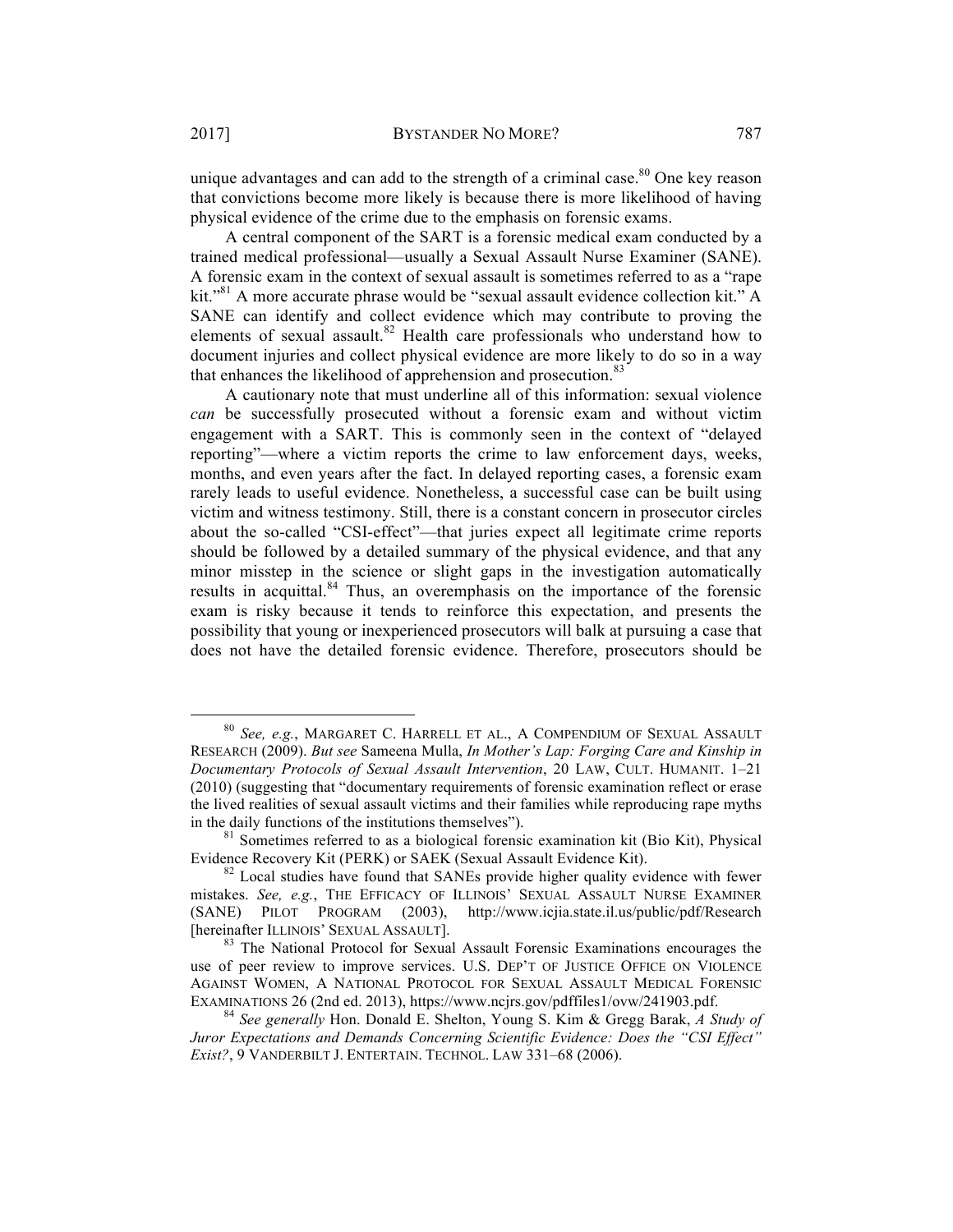trained and prepared to prosecute crimes without physical evidence.<sup>85</sup> Other forms of evidence, including corroborating witness testimony and testimony from prior victims are often adequate to prove a case beyond a reasonable doubt.<sup>86</sup>

But to be sure, medical evidence can provide important indications of identity, force, and even consent. This evidence has proven to be very powerful ammunition for prosecutors in building a case.<sup>87</sup>

The thoroughness of the evidence collection procedures by the SANE program can help identify suspects, create stronger cases, and directly supports increased prosecution. Essentially, a SANE-conducted medical forensic exam was a new resource to police and prosecutors because the quality and quantity of information now available was unlike anything they had before.<sup>88</sup>

Implementing a SART leads immediately to modest improvements, which, according to most analysis, increase substantially over time. $89$  Conclusions in most reports advocate for a wider implementation of the model.<sup>90</sup> The successful implementation of SANE/SART at the reservation/village level has the potential advantages of crime control and general wellness of the community.<sup>91</sup>

 <sup>85</sup> Jennifer Gentile Long, Viktoria Kristiansson & Charlene Whitman-barr, *Establishing Penetration in Sexual Assault Cases Know Your Law: The Legal Definition of Penetration*, STRATEGIES IN BRIEF (Æquitas, Washington, DC), Jan. 2015, at 1–8, http://www.aequitasresource.org/Establishing-Penetration-in-Sexual-Assault-Cases-SIB 24.pdf ("A sexual assault charge can be proven beyond a reasonable doubt solely with

credible victim testimony; no corroboration is required in order to establish the elements."). <sup>86</sup> For a full exploration of requirements of corroboration in sexual assault cases, see Vitauts M. Gulbis, *Modern Status of Rule Regarding Necessity for Corroboration of Victim's Testimony in Prosecution for Sexual Offense*, 31 AM. LAW REPORTS 120 (2011). *See also* Allan R. DeJong & Mimi Rose, *Legal Proof of Child Sexual Abuse in the Absence of Physical Evidence*, 88 PEDIATRICS 506 (1991). <sup>87</sup> Rebecca Campbell, Debra Patterson & Giannina Fehler-Cabral, *Using Ecological* 

*Theory to Evaluate the Effectiveness of an Indigenous Community Intervention: A Study of Sexual Assault Nurse Examiner (SANE) Programs*, 46 AM. J. COMMUNITY PSYCHOL. 263 (2010) [hereinafter Campbell et al.,].<br><sup>88</sup> *Id.*<br><sup>89</sup> Philip Bulman, *Increasing Sexual Assault Prosecution Rates*, NIJ J. 14–17 (2009).<br><sup>90</sup> *See, e.g.*, ILLINOIS' SEXUAL ASSAULT, *supra* note 82; NATIONAL SEXUAL VIOLEN

RESOURCE CENTER, FIRST NATIONAL SANE COORDINATOR SYMPOSIUM: FINAL REPORT AND RECOMMENDATIONS (2009), http://www.nsvrc.org/sites/default/files/sane-symposiumreport.pdf. 91 Such outcomes are not inevitable, however. *See, e.g.*, GARY BLACKMER, SEXUAL

ASSAULT RESPONSE AND INVESTIGATION: PORTLAND EFFORTS FALL SHORT OF A VICTIM-CENTERED APPROACH (2007), https://www.portlandonline.com/shared/cfm/image. cfm?id=158873 (finding that the Portland sexual assault response did not meet established standards in 2007 despite the existence of a SART since 2002).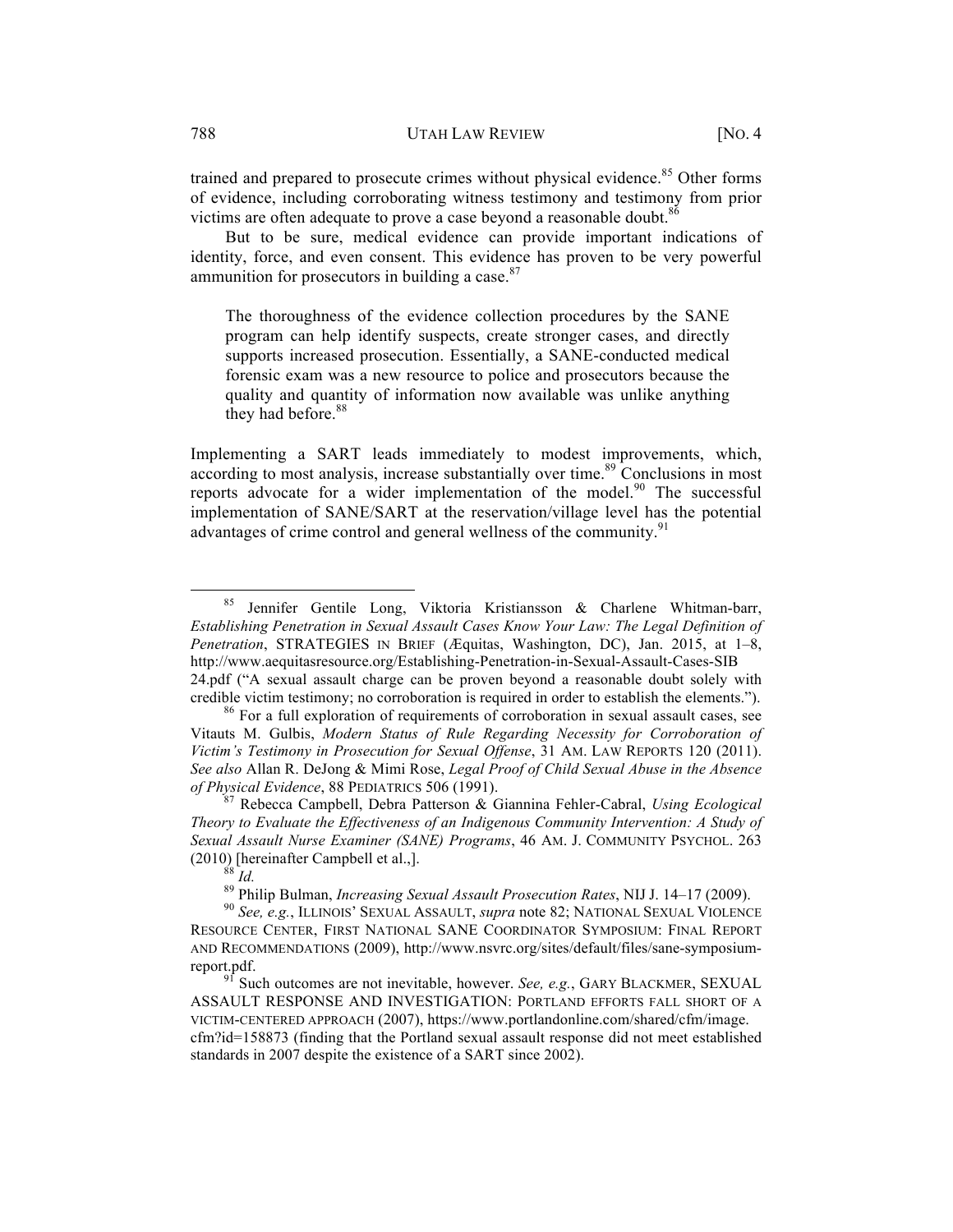#### *C. Establishing a SART*

The process for establishing a SART in a local community depends on the unique aspects of that locale. Each local SART develops its own interagency protocol based on the unique circumstances and resources in the local community. In an ideal situation, a SART meets periodically to develop and refine protocol, which will determine how a sexual assault victim is to be treated from the point of disclosure. The goal is to prevent gaps in services and communication, and ensuring that victims encounter a coordinated system. The challenge is to bring together and coordinate a group of individuals who represent agencies with different focuses. However, in the context of tribal communities, there is a rich heritage of providing coordinated services: "The traditional Indigenous response when someone in the village experienced a tragedy is a response of people or relatives encircling that person or family with support, resources, caring and compassion." <sup>92</sup> An effective, coordinated response to sexual assault, then, can also be part of a larger effort to revitalize the traditional tribal response to crime. An ideal response to sexual assault in Indian country would include unique tribalcentric SARTs, which reflect the needs of survivors in particular communities.<sup>93</sup>

Such a cohesive system requires a coordinated approach ensuring law enforcement and medical health professionals are using the same set of expectations. Because protocol specifies the role of each agency and outlines how they will communicate, participants implement a step-by-step protocol when sexual assault is reported. In addition to the protocol, part of the development of a SART includes cross-training. In some communities, the advocates train the prosecutors; the prosecutors train the law enforcement officers, and so on. The goal is to ensure that each agency understands the roles and duties of the other agencies. Transparency and careful definition of roles is important.

# *D. Barriers to Successful SART Implementation in Tribal Communities*

The SART model has become a clear directive for all American communities—with one glaring exception: *There is no clear, coordinated federal interagency mandate for SART in Indian country.* As noted earlier, authority over crimes in Indian country is greatly fractionated because of over a century of misguided legislation and imprudent legal decisions. The conflicting laws and policies that govern law enforcement are numerous and complex. Even tribes within a single state are subject to differing regulations in some cases. Therefore, the implementation of SARTs in tribal communities is fraught with complexities

 <sup>92</sup> Donald Wayne Clark, *Domestic violence screening, policies, and procedures in Indian health service facilities*, 14 J. AM. BOARD FAM. PRACT. 252 (2001). <sup>93</sup> Jennifer B. Unger, Claradina Soto & Natalie Thomas, *Translation of Health* 

*Programs for American Indians in the United States*, 31 EVAL. HEALTH PROF. 124 (2008) ("Health promotion interventions for AI/ANs should be delivered in ways that are consistent with the norms and values of AI/AN cultures.").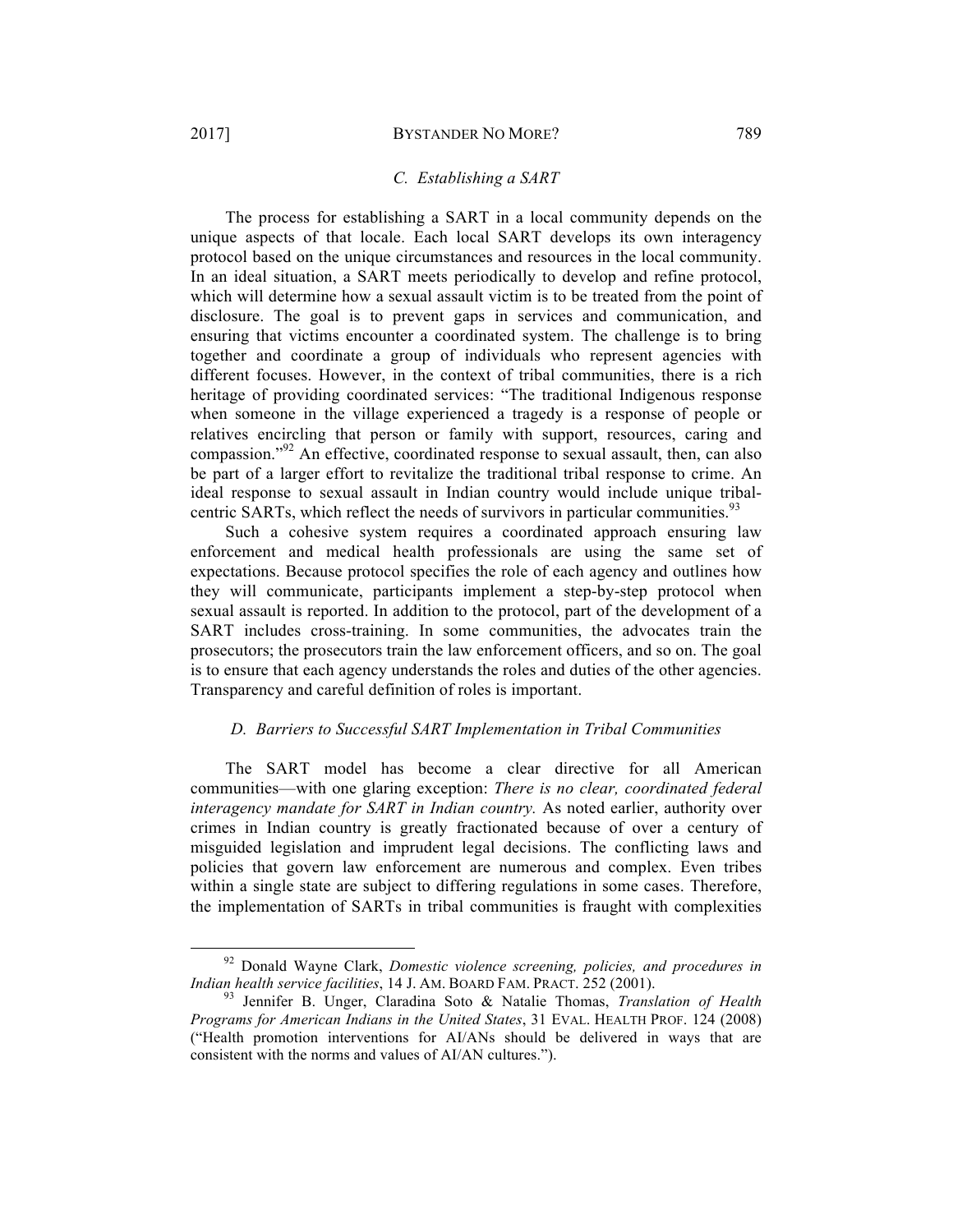not anticipated by the mainstream model. As a result, there is a dearth of fullyfunctioning SARTs operational in Indian communities. This Article argues that the United States, in fulfilling its treaty obligations and trust obligations to tribal people, should establish a national (federal) inter-agency task force to support the implementation of a tribal-centered SART for every Indian reservation under federal jurisdiction.

A study of SARTs in Indian Country showed that, as of 2011, only 30.7 percent of Native American lands were within a one-hour driving distance to a program with a trained nurse examiner and/or a  $SART$ .<sup>94</sup> The same study concluded that 381 tribal lands had no examiner/SART at all—more than two thirds of tribal lands.<sup>95</sup> Earlier, in 2004, a grassroots organization called the Native American Women's Health Education Resource Center found that 30 percent of Indian Health Service facilities did not have a protocol on sexual assault, and that 44 percent facilities did not have anyone trained to perform forensic exams.<sup>96</sup> One major barrier to implementing SART in Indian country is cost.

[F]unding for services critical to Native Americans—including health care, law enforcement, and education—is disproportionately lower than funding for services to other populations. . . Under-funding violates the basic tenets of the trust relationship between the government and Native peoples and perpetuates a civil rights crisis in Indian Country. . . . In every area reviewed—health, housing, law enforcement, education, food distribution—funding and services are inadequate, as they have been historically. $97$ 

This is a long-standing and seldom addressed issue. IHS is tragically underfunded.<sup>98</sup> There are not enough law enforcement services, not enough victim services. SARTs may save money in the long-run, but sometimes are financially difficult to initiate. The federal government must endeavor to ensure that tribal communities have the financial resources necessary to establish SARTs in each community.

 <sup>94</sup> Ashley Juraska et al., *Sexual Assault Services Coverage on Native American Land*, 10 J. FORENSIC NURS. 92 (2014), http://www.ncbi.nlm.nih.gov/pubmed/24847872. More SANE/SART programs have been established since the data was collected in 2011.<br><sup>95</sup> *Id.* 96 JULIE ANDREWS, BRYONY HEISE & CHARON ASETOYER, INDIGENOUS WOMENS

REPRODUCTIVE JUSTICE: A SURVEY OF SEXUAL ASSAULT POLICIES AND PROTOCOLS

WITHIN INDIAN HEALTH SERVICE EMERGENCY ROOMS (2004).<br><sup>97</sup> U.S. COMMISSION ON CIVIL RIGHTS, QUIET CRISIS: FEDERAL FUNDING AND UNMET NEEDS IN INDIAN COUNTRY 61 (2003).

<sup>&</sup>lt;sup>98</sup> See generally DAVID H. DEJONG, PLAGUES, POLITICS, AND POLICY: A CHRONICLE OF THE INDIAN HEALTH SERVICE, 1955–2008 (2011) (noting that "[i]n 2003, critics of the Indian Health Service charged that the agency was funded at just 52 percent of the appropriate level of need, with an unmet healthcare need of over \$3 billion").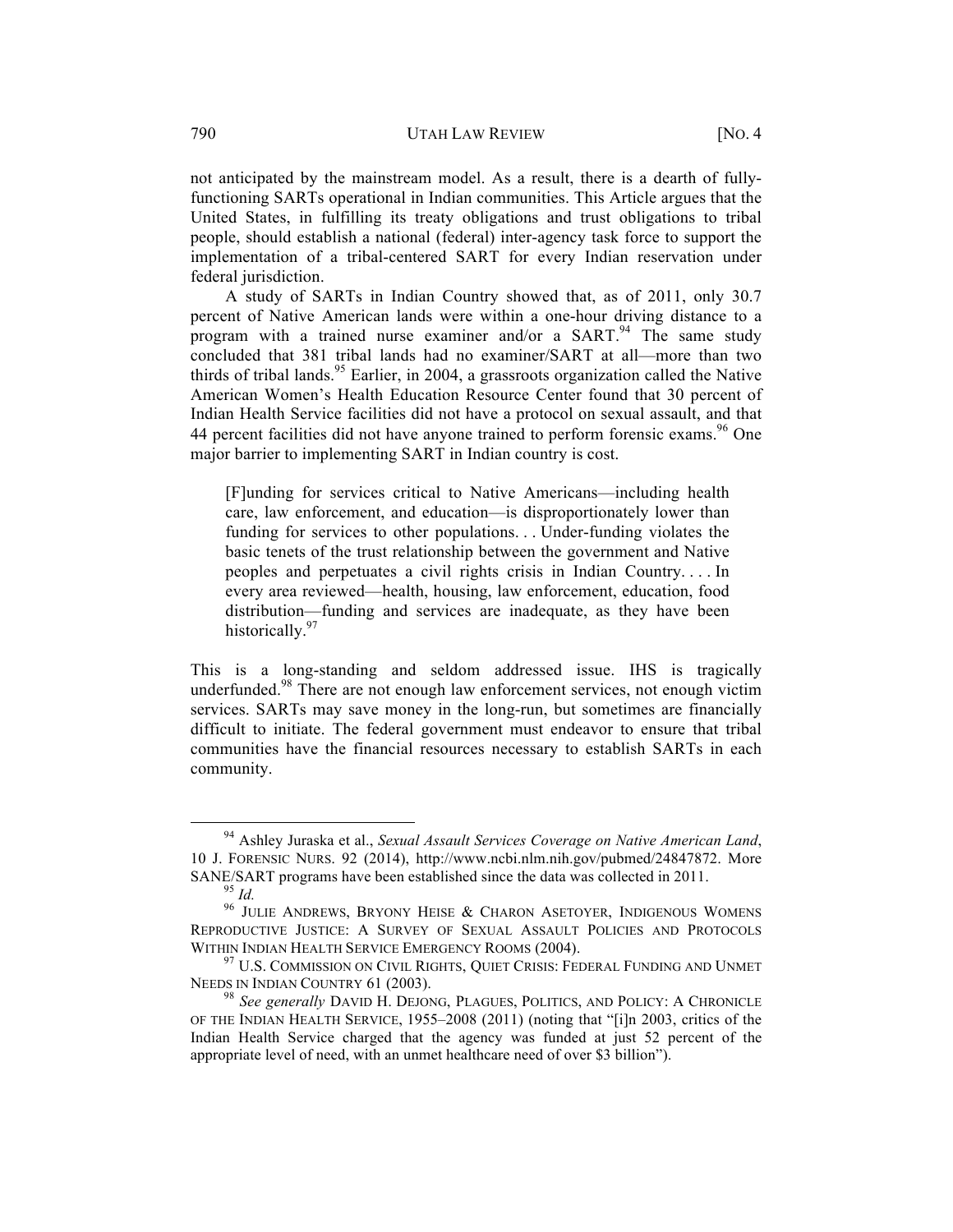#### 2017] BYSTANDER NO MORE? 791

Assuming that funding is available for sexual assault response, the next focus should be on cross-agency collaboration. An effective SART at the local level in Indian country requires close collaboration between federal, tribal, and sometimes state entities. But the unique services needed to implement a fully-functioning SART model in Indian country are often provided by completely independent federal agencies, each headed by a presidentially-appointed Secretary who issues policy from Washington, D.C. At least three federal agencies are implicated when conceiving of a SART in tribal communities—the Department of Interior (which houses the Bureau of Indian Affairs), the Department of Justice (which houses the Federal Bureau of Investigation and the U.S. Attorneys), and the Department of Health and Human Services (which houses the Indian Health Service). No other population of Americans needs these particular agencies to formally collaborate on sexual assault protocol other than Native women. These federal agencies are responsible for enforcing law and policy as provided in statutory law, so a failure to communicate at the headquarters level (that is, Washington, D.C.) translates to a failure to communicate at the local level. Because of the unique synergy that must develop in order to ensure that Native women have access to the standard of care for sexual assault response, this section explains how the proposed federal task force can help to ensure that all federal agencies are working in harmony to develop localized responses to sexual assault.

The necessity of federal partner engagement cannot be overstated. In a district where the F.B.I. is the primary sexual assault investigator, a tribal SART cannot succeed without the FBI at the table. The same principle applies for all federal agencies. Cross-department communication is critical. For example, effective investigation of sexual assault involves the collection, preservation, and transfer of sensitive physical evidence. If there is no clear protocol between the FBI and BIA regarding such evidence, the likelihood that important evidence is lost or mishandled increases. Failure to communicate effectively across agencies is often problematic for tribal nations.<sup>99</sup> A national task force could determine how to resolve such problems.

The proposed centralized task force, discussed more directly in Part IV, must include federal officials who have specialized knowledge and experience about Native women and sexual assault in order to reduce the historically high rates of sexual assault against Native women.

#### PART III: SUCCESSES OF THE OBAMA ADMINISTRATION

The federal government's efforts to address sexual violence in Indian country in recent years have been laudable, but disjointed. Great strides were made in the Obama administration, which has operated with a renewed understanding of the

 $99$  In 2011, for example, the General Accounting Office (GAO) documented the lack of communication between Bureau of Indian Affairs and Department of Justice regarding important aspects of tribal court development. INDIAN COUNTRY CRIMINAL JUSTICE, *supra*  note 50.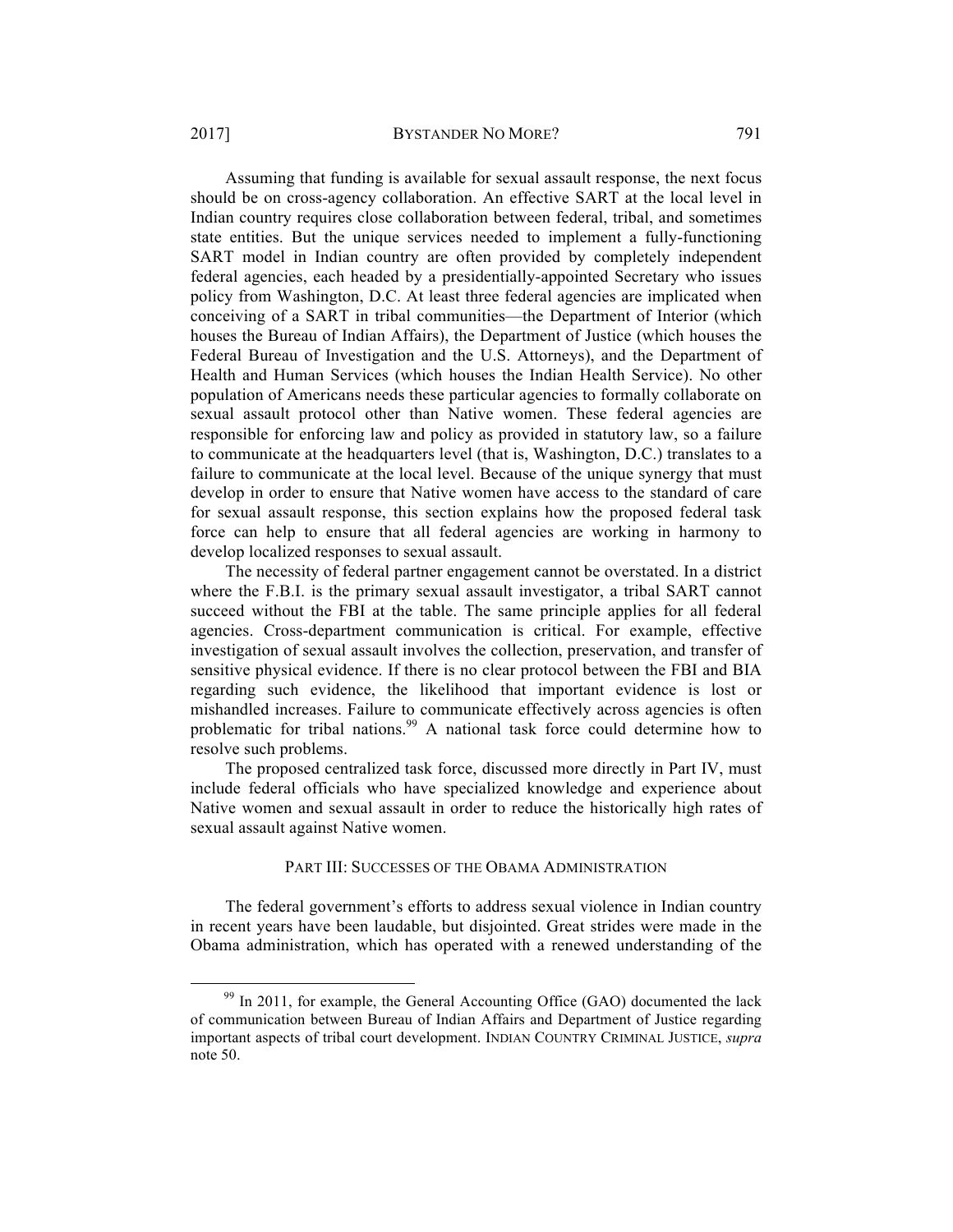vital importance of communication between federal officials and tribal leaders. To that end, several prominent legislative reforms and policy changes have made it more likely that the SART model can be implemented throughout Indian country. Below, I highlight just a few of the many policy and legislative changes that improve the likelihood of establishing a long-term cross-disciplinary approach to sexual assault in Indian country.

# *A. Tribal Law and Order Act (2010)*

Passed by Congress with the support of the White House, the Tribal Law and Order Act of 2010 ("TLOA") was widely lauded as a step forward in addressing crime in Indian country. On the whole, the TLOA legislation signaled a fresh reminder to federal agencies that crime control in Indian country should be a sustained priority for the nation.<sup>100</sup> Importantly, the legislation also includes specific provisions that make the likelihood of a SART model being implemented. For example, prior to the passage of the TLOA, there was no statutory mandate for United States Attorneys to communicate regularly with tribal leaders regarding criminal data. Now the Department of Justice must regularly report on its efforts to intervene in crime on Indian reservations. New provisions are also designed to ensure that tribal governments are better equipped to respond to violent crimes on their own terms, using their own laws and court systems. For example, the sentencing cap imposed on tribal courts through the Indian Civil Rights Act has been raised from one (1) to three (3) years.

The TLOA also created the Indian Law and Order Commission, which released its report, *A Roadmap for Making Native America Safer,* in November 2013.<sup>101</sup> The *Roadmap* report contains several key recommendations that are relevant to the SART or multi-disciplinary model.<sup>102</sup>

## *B. Violence Against Women Act Reauthorization (2013)*

The Violence Against Women Act was originally passed in 1994 and is updated every five or six years. The major change that came as part of Violence Against Women Act ("VAWA") in 2013, was the restoration of tribal sovereignty over non-Indian domestic abusers. However, the partial Oliphant-fix does not extend to sexual violence unless committed by a domestic partner. Nonetheless, VAWA signaled another strong effort to improve the lives of Native women. The monies distributed as a result of the funding from VAWA continue to be vital for

 <sup>100</sup> Tribal Law and Order Act of 2010, Pub. L. No. 111-211, 124 Stat. 2258, 2280 (2010).<br><sup>101</sup> Indian Law and Order Commission, A Roadmap for Making Native

AMERICA SAFER (2013), http://www.aisc.ucla.edu/iloc/report/files/A\_Roadmap\_For\_

Making\_Native\_America\_Safer-Full.pdf.<br><sup>102</sup> *Id.* at xix: "Stronger coordination among Federal, State, and Tribal law enforcement can make Native nations safer and close the public safety gap with similarly situated communities."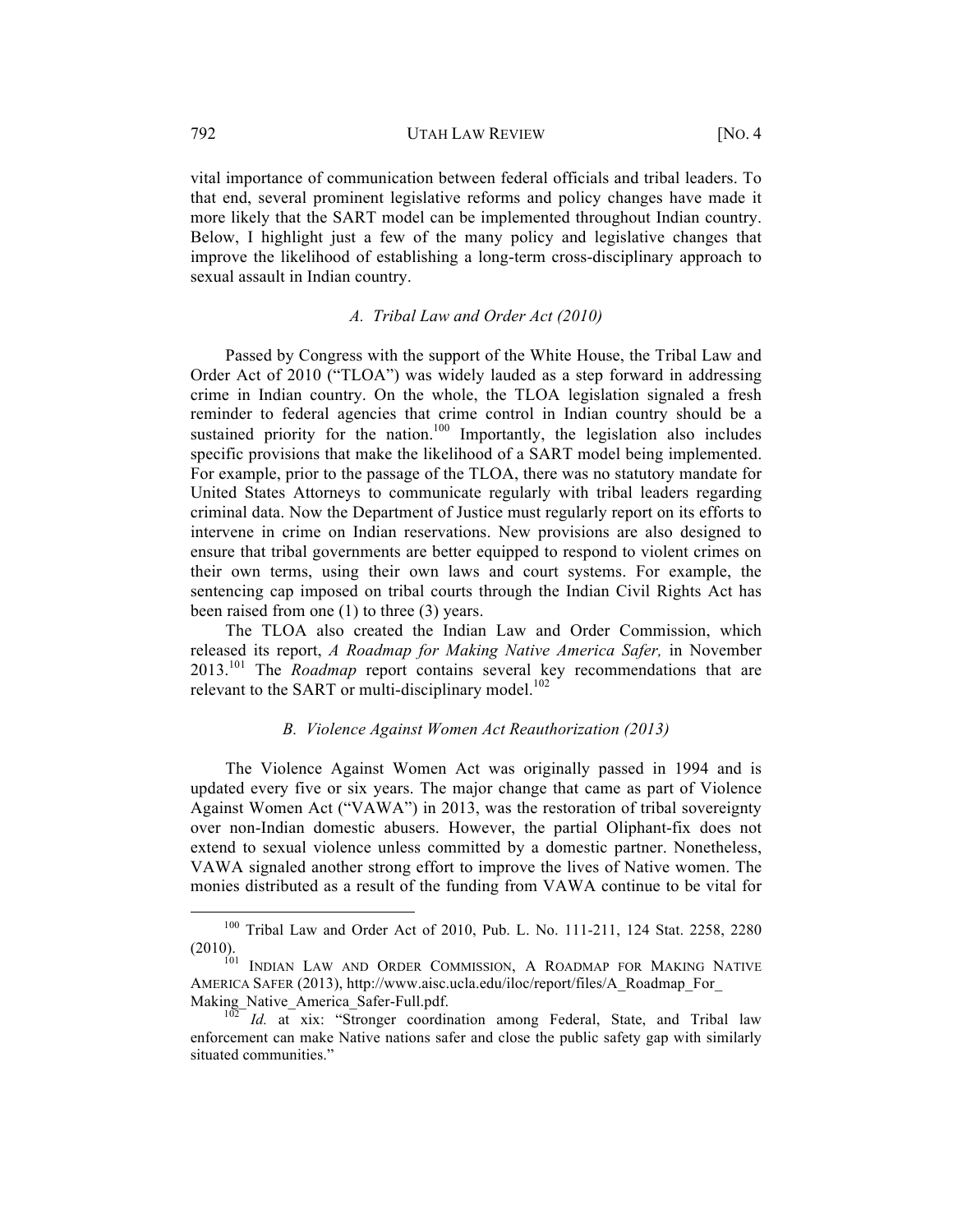tribal governments who are attempting to improve the response to sexual violence. Most of the grassroots anti-violence organizations on tribal lands are funded by VAWA.

#### *C. Improvements at the Indian Health Services (2011, 2015)*

Indian Health Services ("IHS") is the primary health care provider for most Indian reservations. As of 1999, IHS agency facilities were provided screening for domestic violence, <sup>103</sup> but there was no similar mandate for training health care providers in evidence collection or participating in a SART until the TLOA was passed, which required IHS to develop policies and protocols. The IHS sexual assault guidelines were issued on March  $2011$ .<sup>104</sup> A revised policy was issued in  $2013$ <sup>105</sup> Supportive initiatives have also been developed by IHS, including online "virtual training" for forensic health care providers.<sup>106</sup> Thanks to the work of grassroots activism, the IHS now also has policies on providing emergency contraception to Native women and girls upon request, even if they choose not to report a crime.<sup>107</sup>

# *D. Funding SART Projects and Training Programs*

The Department of Justice has demonstrated a commitment to the development of tribal-centric SARTs through funding programs and initiatives that increase the likelihood of collaboration among agencies. Several non-profit organizations have received funding to develop SART-specific products and initiatives. For example, in 2008, the Tribal Law and Policy Institute developed a guidebook for developing SARTs in tribal communities which is available for free download.108 Companion guidebooks help tribal governments navigate the requirements for exercising jurisdiction under TLOA and VAWA.<sup>109</sup> Some organizations have also developed a tribal-centric sexual assault advocacy training

<sup>&</sup>lt;sup>103</sup> Clark, *supra* note 92.<br><sup>104</sup> INDIAN HEALTH SERVICE, *Sexual Assault*, *in* INDIAN HEALTH MANUAL (2011),<br>https://www.ihs.gov/IHM/index.cfm?module=dsp ihm pc p3c29.

DEPARTMENT OF HEALTH AND HUMAN SERVICES, Sexual Assault, https://www.ihs.gov/newsroom/includes/themes/newihstheme/display\_objects/documents/2 013\_Letters/03-22-2013\_LetterIHS\_SAPolicy.pdf. <sup>106</sup> TRIBAL FORENSIC HEALTHCARE, http://www.tribalforensichealthcare.org/. <sup>107</sup> INDIAN HEALTH SERVICE, *Emergency Contraception, in* INDIAN HEALTH MANUAL

<sup>(2011),</sup> https://www.ihs.gov/ihm/index.cfm?module=dsp\_ihm\_pc\_p1c15.

<sup>108</sup> Bonnie Clairmont, SEXUAL ASSAULT RESPONSE TEAMS RESOURCE GUIDE FOR THE DEVELOPMENT OF A SEXUAL ASSAULT RESPONSE TEAM ( SART ) IN TRIBAL COMMUNITIES LAW & POLICY (2008), http://www.tlpi.org.<br><sup>109</sup> Companion guidebooks are located at http://www.tribal-

institute.org/lists/assault.htm.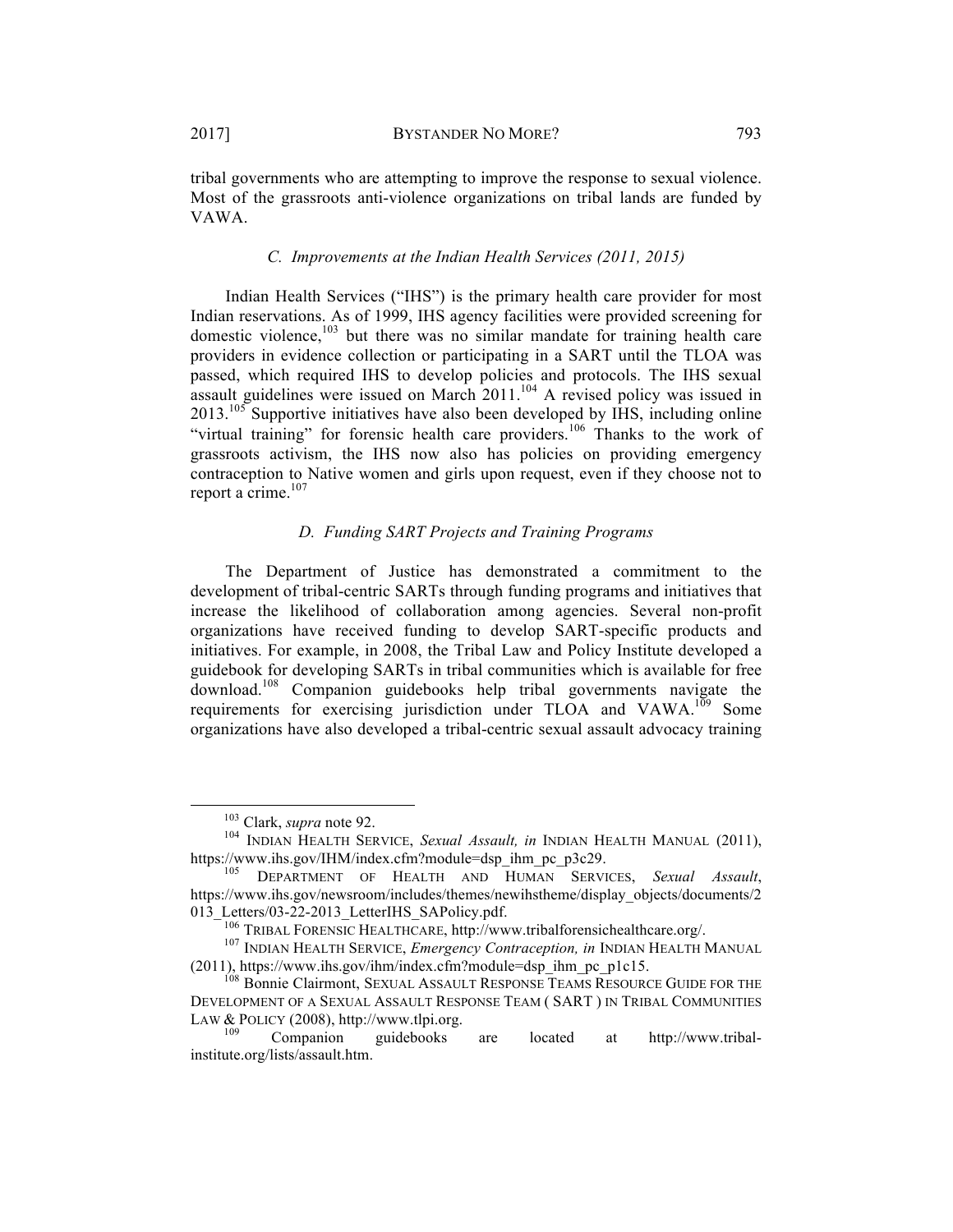program to provide Native women with the knowledge and skills necessary to be effective advocates.<sup>110</sup>

The Southwest Center for Law and Policy, a non-profit organization funded by the Department of Justice recently developed a completely new approach to forensic exams through a project known as SAFESTAR, which is described as a "unique model of care" for Native sexual assault victims.<sup>111</sup> The SAFESTAR program is designed to empower Native women to help other women after sexual assault, by providing "compassionate and holistic" assistance.<sup>112</sup> Trained SAFESTARs know how to render emergency first aid, provide referrals for followup care, and even securely collect forensic evidence.<sup>113</sup> The SAFESTAR program has made forensic exams more accessible in the communities where it has been implemented.<sup>114</sup> When Indian Health Resources are spread too thin, and access to a SART program is unavailable, the SAFESTAR program may be the only option for some survivors. Most important, SAFESTAR initiatives are originated and implemented by local community women themselves, some using traditional practices (such as prayers, songs, and ceremonies) to provide the compassionate care.

#### *E. Department of Justice Improvements*

The Office for Victims of Crime launched the American Indian/Alaska Native SANE/SART Initiative in  $2010$ .<sup>115</sup> The Initiative has included several components, including funding, training, dedicated federal personnel, and federal advisory group on the responding to sexual assault in Indian country which issued recommendations to the Attorney General in 2012.<sup>116</sup>

Federal and tribal prosecutors have more opportunities for training in prosecuting sexual assault cases. The Department of Justice now offers free inperson training on prosecuting sexual assault for tribal prosecutors and their

 <sup>110</sup> The Minnesota Indian Women's Sexual Assault Coalition as a Native-centric 40 hour training program for sexual assault advocates, available at http://www.nativewomenssociety.org/?p=601. Another Native organization, Red Wind Consulting, offers Native SART trainings and can be found at http://www.redwind.net/programs/page24/.<br><sup>111</sup> SAFESTAR, *Sexual Assault Forensic Examinations, Support, Training, Access and* 

Resources, http://www.safestar.net/.<br><sup>112</sup> *Id.* 113 Joshua Armstrong, *Women touched by sexual assault learn to help assaulted women in their tribe*, CRONKITE NEWS, December 15, 2011, http://cronkitenewsonline.com /2011/12/former-sexual-assault-victims-learn-to-help-assaulted-women-in-their-tribe/. <sup>114</sup> Melodie Edwards, *Native Americans Turn to "Safe Stars" for Help with Sexual* 

*Assaults*, NPR, October 13, 2015, http://www.npr.org/2015/10/13/446058978/native-

americans-turn-to-safe-stars-for-help-with-sexual-assaults.<br>
<sup>115</sup> OFFICE FOR VICTIMS OF CRIME, AMERICAN INDIAN/ALASKA NATIVE SANE-SART<br>
PROGRAM INITIATIVE, https://www.ovc.gov/AIANSane-Sart/.

 $116$  Disclosure: The author of this Article was the chair of the federal advisory committee.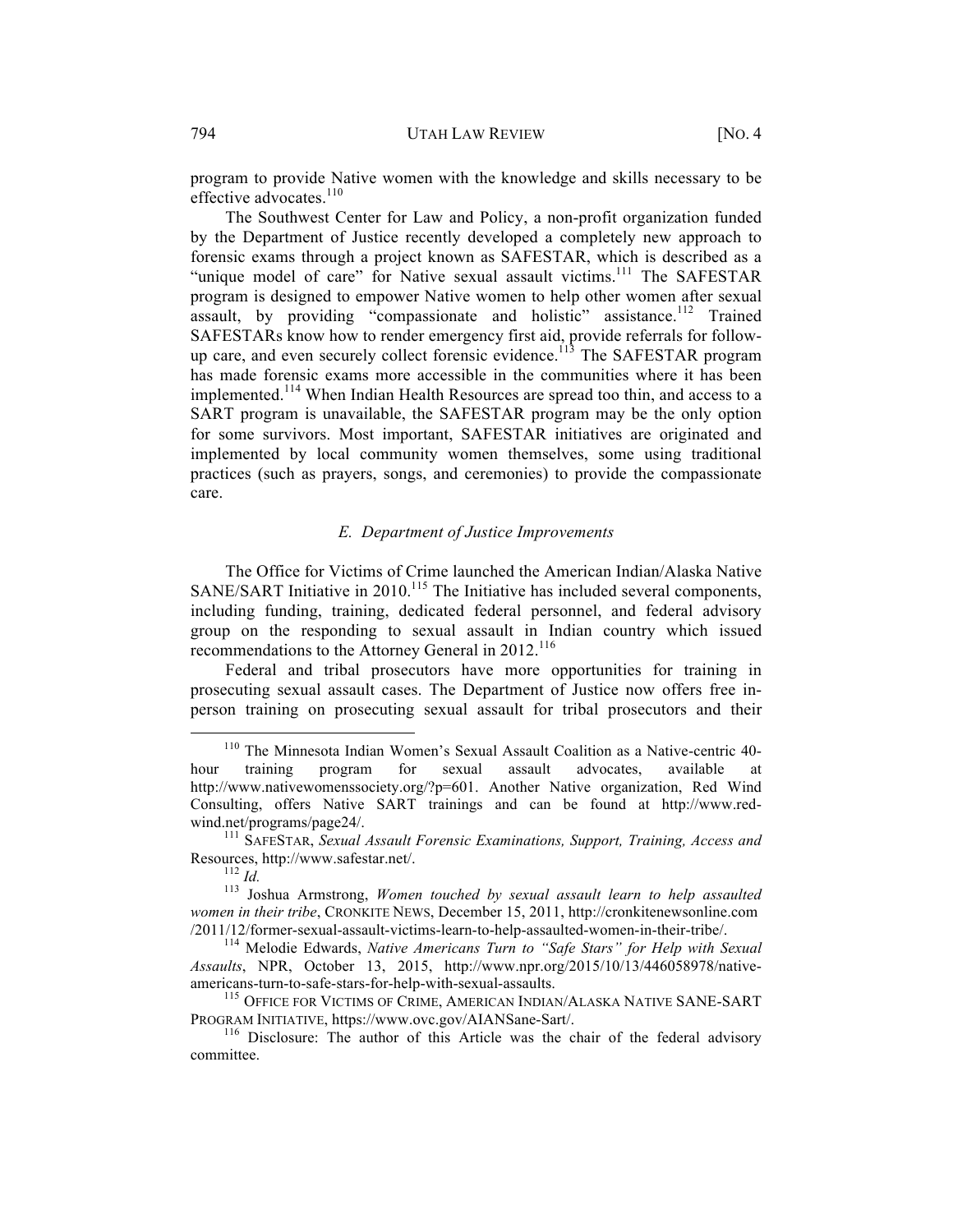partners, which is offered several times a year at the National Advocacy in South  $Carolina<sup>117</sup>$ 

And we know that collaboration can be effective. There are several federal Districts that have received recognition for the development of effective interagency cooperation in response to Indian Country crime. One success story was described by an Assistant United States Attorney for the District of Montana in an essay published in the Montana Law Review.<sup>118</sup> She explained how the District had developed an Indian Country Law Enforcement Initiative Operational Plan, which requires collaboration during investigations, communication with tribal prosecutors, and federal agent cooperation with tribal courts.<sup>119</sup> The District of Montana has also participated in the establishment of SARTs in the six Montana reservations, along with state and local officials.<sup>120</sup>

The successes in the District of Montana clearly were, in part, directed by the main Department of Justice. In January 2010, the Department embraced the SART model and encouraged United States Attorneys to participate in a SART. In his memo, the Deputy Attorney General wrote:

Many sexual assault cases arising in Indian Country require a team investigative effort involving FBI, tribal police, and BIA. Successful multijurisdictional investigations and prosecutions also require a collaborative working relationship. Tribal Liaisons and Assistant U.S. Attorneys assigned to cases of child sexual abuse on the reservations currently use the multidisciplinary model . . . with great success. USAOs are encouraged to consider also using this team approach in cases where adult women are the victims of sexual assault. EOUSA will provide further guidance on this issue in coming weeks.<sup>121</sup>

In June, 2016, Attorney General Loretta Lynch went even further by issuing a directive mandating that all U.S. Attorneys within Indian country develop written responses and protocols for written guidelines in collaboration with the BIA, FBI, and IHS.<sup>122</sup> In January 2017, the Obama Administration reported that all U.S. Attorneys have submitted guidelines to the Executive Office of United States

 $117$  UNITED STATES DEPARTMENT OF JUSTICE, OFFICES OF THE UNITED STATES ATTORNEYS, https://www.justice.gov/usao/training.

<sup>&</sup>lt;sup>118</sup> Danna R. Jackson, *Cooperative (and Uncooperative) Federalism at Tribal, State, and Local Levels: A Case for Cooperative Charging Decisions in Indian Country*, 76 MONT. L. REV. 127 (2015).<br><sup>119</sup> *Id.* at 140–41.<br><sup>120</sup> *Id.* at 142.<br><sup>121</sup> David W. Ogden, Deputy Attorney General, Memorandum for United

STATES ATTORNEYS WITH DISTRICTS CONTAINING INDIAN COUNTRY (Jan. 11, 2010) https://www.justice.gov/dag/memorandum-united-states-attorneys-districts-containingindian-country.

<sup>&</sup>lt;sup>122</sup> OFFICE OF THE ATTORNEY GENERAL, MEMORANDUM FOR ALL UNITED STATES ATTORNEYS (June 27, 2016), https://www.justice.gov/tribal/page/file/922801/download.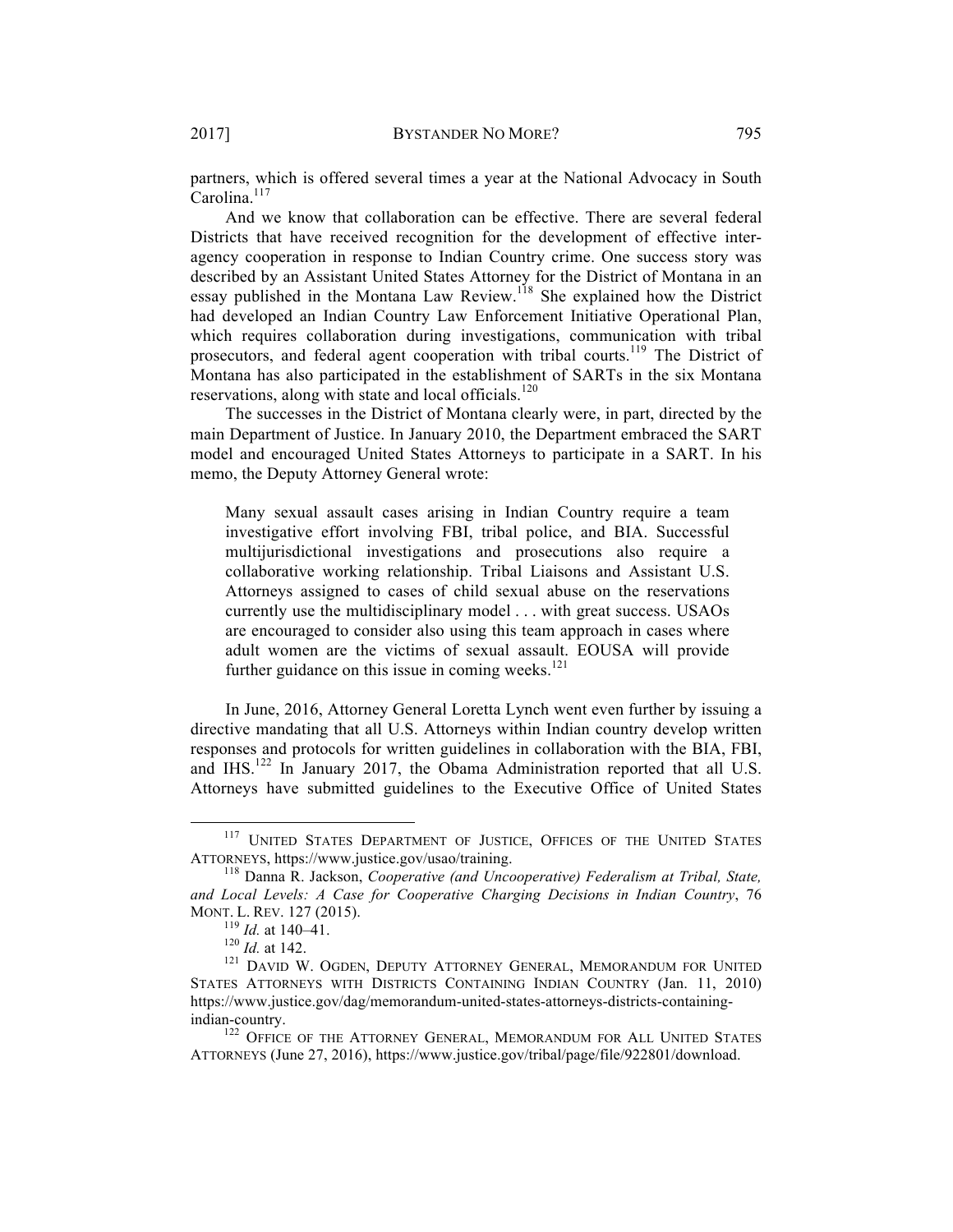Attorneys.<sup>123</sup> This may be the closest that the federal government has come to developing a comprehensive SART policy for Indian country. There is still more to do, however. The DOJ does not have the authority to issue directives to employees of the Interior or the Indian Health Service. The Department of Justice, on its own, cannot modify the policies and procedures of Indian Health Service, for example. Thus, an interagency approach is needed.

### PART IV: MOVING FORWARD

The widespread adoption of the SART model throughout Indian country is a primary way that the United States can ensure that the legacy of indifference to sexual violence will be truly remedied. To build on the momentum begun in the Obama administration, Congress and/or the White House should establish a formal Inter-Agency Indian Country Sexual Assault Task Force (Task Force) to oversee the federal response to sexual assaults on reservations where the federal government has the responsibility to prosecute sexual assault. Implementing SART programs throughout Indian country will require agency involvement from the top leadership positions in all federal agencies. This section offers a specific proposal for the specialized Task Force and also some recommendations for assessing success of such programs.

# *A. Inter-Agency Indian Country Sexual Assault Task Force*

The Task Force should, at a minimum, include federal officials from the following agencies: Department of Justice, Department of Interior, and Indian Health Service. This Task Force must be developed in such a way that it will pierce the individual bureaucracy of each agency and create a seamless, focused team that meets regularly to consult tribal leaders, and propose guidance for federal agencies. It is important that Task Force formulate directives to federal partners only. Tribal nations retain separate sovereignty to dictate to their own tribal officials.

In developing national strategy that is designed to make an impact on the local level, it is critical to establish concrete, foundational goals. I propose three goals which I believe are in the best interest of Native victims of sexual violence and tribal governments and consistent with all 4 federal agencies' missions as well as the intentions of Congress.

- 1. Ensure the safety and well-being of individual victims of sexual assault.
- 2. Ensure the safety and well-being of tribal communities.
- 3. Hold perpetrators accountable for their behavior.

<sup>&</sup>lt;sup>123</sup> EXECUTIVE OFFICE OF THE PRESIDENT, A RENEWED ERA OF FEDERAL-TRIBAL RELATIONS (Jan. 2, 2017), https://www.whitehouse.gov/sites/default/files/docs/whncaa\_ report.pdf.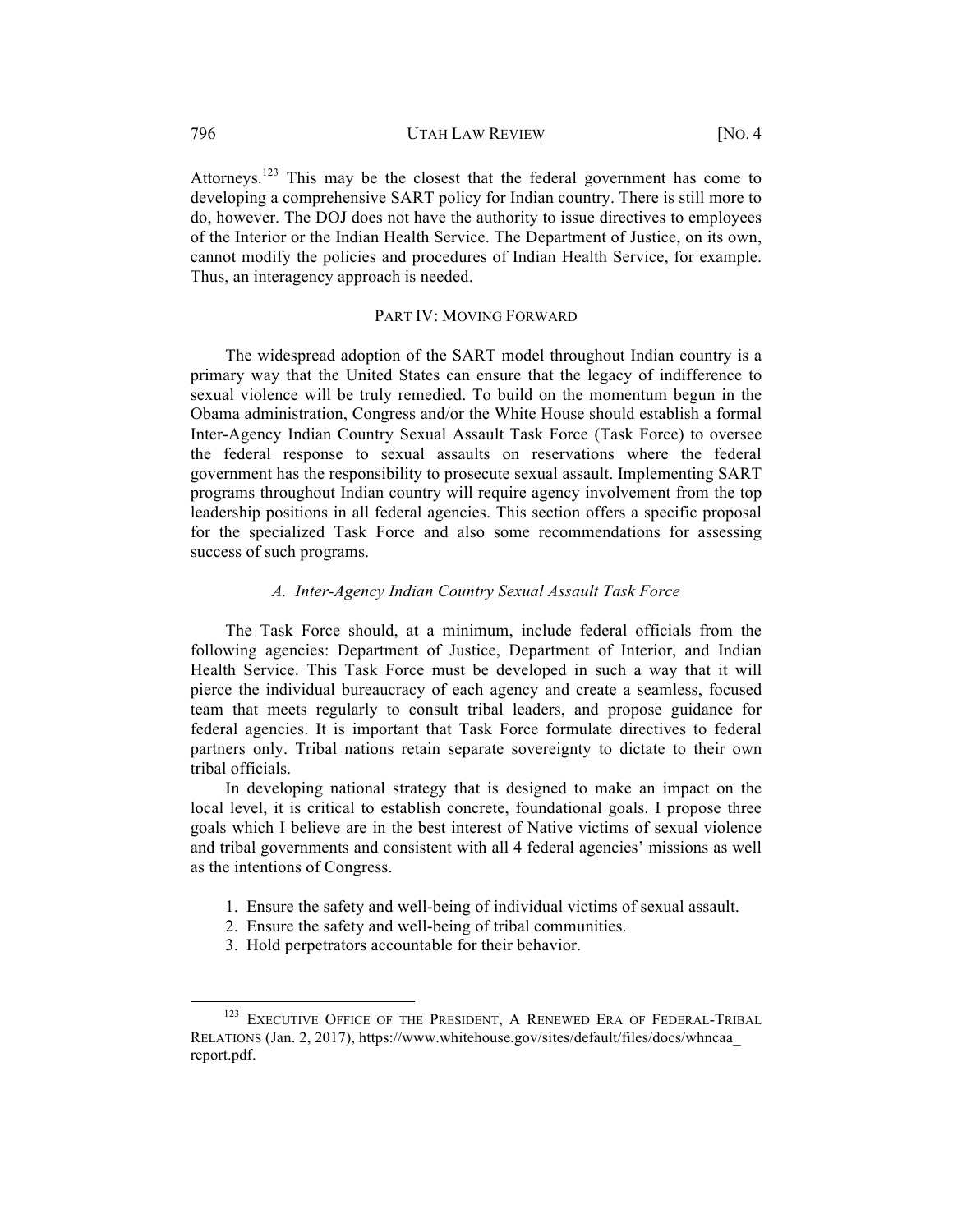Note that this is not a recommendation for a uniform, nationwide one-sizefits-all policy. Rather, this is a recommendation for sustained coordinated interagency effort to provide leadership from the top down. The first duty of the team will be to assess the existing responses to sexual assault—basically an inventory of resources and programs already in existence. The Task Force should also gather more detailed information about federal declinations to identify specific problems with evidence.<sup>124</sup> Once the reasons for declination are more carefully documented, the Task Force can recommend policy changes or training topics for law enforcement, prosecutors, or victim-witness specialists. The Task Force should also be directed to develop template interagency protocols for SART participation that can be customized by local communities.

The Task Force could begin its work by holding a series of focus group meetings throughout Indian country. It is critical that survivors and victim advocates from tribal communities have early and regular input as the federal protocol is developed. Based on the information gathered at these focus groups, the Task Force should identify key priorities in improving inter-agency collaboration and cooperation. Memorandums of Understanding might be one key way in which the three federal bureaucracies can improve the likelihood that local efforts to response to rape will be coordinated.

I offer the proposal of creating yet a new layer of federal bureaucracy with some trepidation. There is a valid and cogent critique that it is paternalistic to continue to engage the federal government as the ultimate solution to Indian country problems.<sup>125</sup> The problem, of course, is that federal oversight is laden with colonial intentions and history. I admit that it is unusual for an advocate for tribal self-sufficiency and self-reliance to encourage the development of a new layer of bureaucracy within the federal government. However, the crisis of sexual violence requires immediate action. Ideally, tribal nations could take over all aspects of running a comprehensive criminal justice system without federal oversight. Until that day comes, however, the lives of Native women and children are under constant threat. While tribal nations will continue to press for the recognition of full tribal sovereignty and independence, we must remember that such change takes time, and more Native women and children are experiencing sexual assault every day. The emergency nature of predation on some reservations has the very nature of tribal sovereignty on the cusp of implosion. People must feel safe in their communities, or they will not be able to support tribal efforts to sustain themselves. When Native women have come to expect that rape is an integral part of their existence as Native women, the sexual predators have already won. America's role as bystander is laid bare.

 <sup>124</sup> Michael Edmund O'Neill, *When Prosecutors Don't: Trends in Federal Prosecutorial Declinations*, 79 NOTRE DAME LAW REV. 221, 225 (2003) ("If the government wants to re-focus its prosecutorial efforts, it is vital to understand the nature of cases that have been prosecuted in the past, and whether criminal matters that have been declined fall into any discernable patterns.").<br><sup>125</sup> Kevin K. Washburn, *What the Future Holds: The Changing Landscape of Federal* 

*Indian Policy*, HARVARD LAW REV. ONLINE (forthcoming 2017).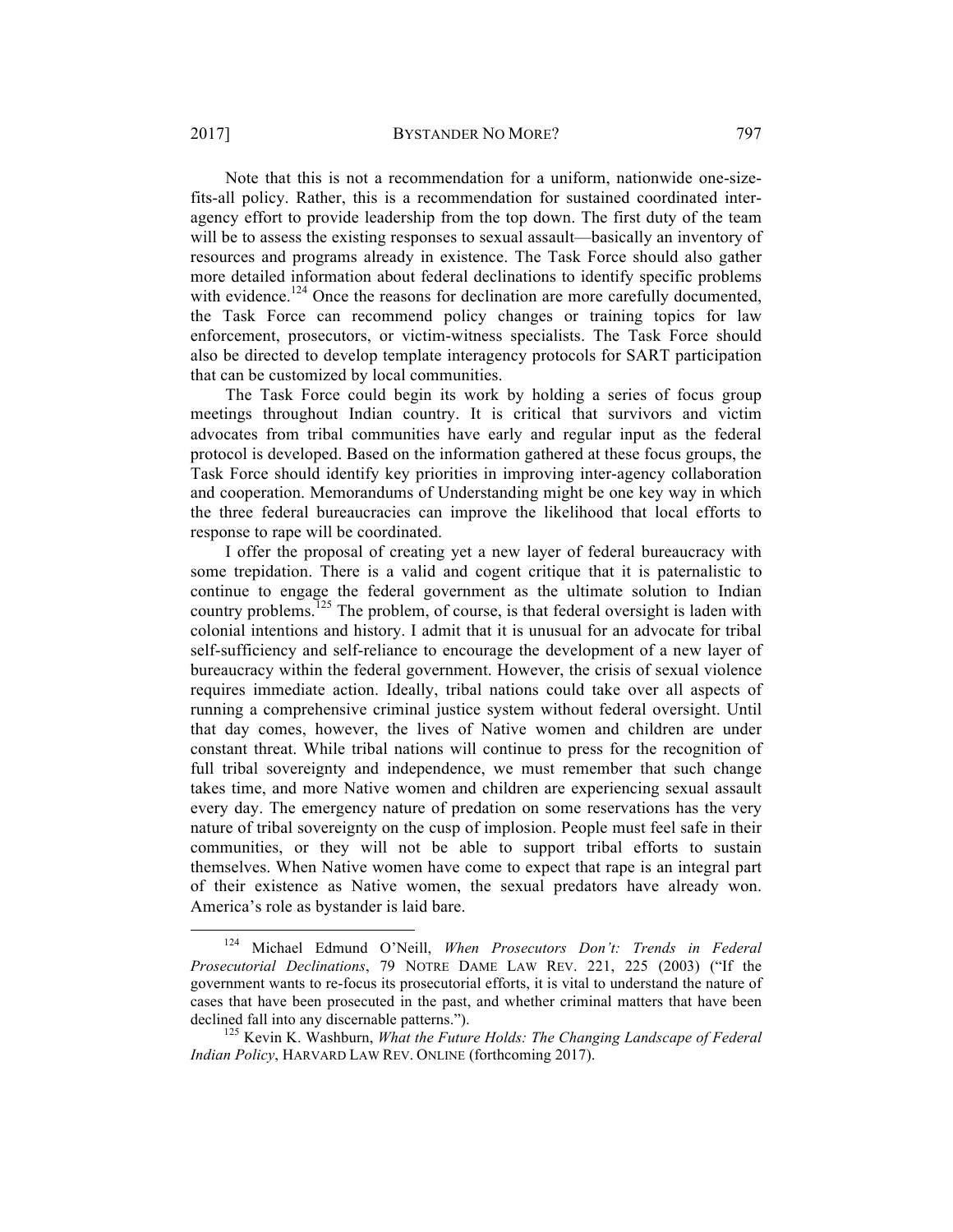#### 798 UTAH LAW REVIEW [NO. 4

A word must also be said about the Anglo-American criminal justice paradigm, which is not a panacea for addressing the problems facing Native women; indeed, the traditional Anglo-American system has often been used as a tool of oppression. Some may read my proposal to suggest that the best way for a Native survivor to find justice is in the federal criminal justice system. Each survivor is different, and the ultimate goal is to ensure that survivors have the resources and tools necessary to address her unique needs. While outside the direct scope of this Article, I believe that tribal nations are in the best position to develop a legal system that best meets the needs of the community.<sup>126</sup> Native women do not need to be "rescued" by the white system, but they do deserve the same options as those available to mainstream American communities.

The ultimate aspiration of any entity addressing sexual assault should be to eliminate its own necessity. While it may not be currently feasible for most tribal governments to assume complete control over sexual assault due to jurisdictional and resource limitations, the federal government needs to make plans to eventually shift the responsibility from the federal or state governments to tribal governments. Transitioning to local control and accountability is crucial.

## *B. Assessing Success*

Responding to sexual assault in Indian country is a challenge, but there are tools that will be helpful in improving system. However, we cannot expect the reporting and prosecution numbers to change overnight. A numerical goal, such as a certain percentage increase in convictions, is probably unrealistic (at least initially).<sup>127</sup> It may take many years for tribal communities and individuals to begin to rebuild the trust that eroded during decades of indifference. It would be a mistake, for example, to declare "the prosecution rate of sexual assaults in Indian country will increase by 25% in the next five years." Establishing a high benchmark focused on prosecution or conviction may result in a sense of failure if it is not achieved. Failure to achieve such outcomes might also be the justification for abandoning the effort. If our goal is not to achieve any certain numerical benchmark, then we must provide an alternative way to measure success. "It is important to identify not only whether an intervention is effective, but also how

<sup>&</sup>lt;sup>126</sup> *Id.* at \*13 (explaining that tribal governments are more effective than the federal government "because tribal officials have a significant comparative advantage over federal officials in meeting the needs of Indian country: they are more accountable to tribal constituents, more knowledgeable about tribal problems and culture, and, significantly, can often provide federal services more economically and more efficiently than the federal government").<br><sup>127</sup> *But see* JO LOVETT & LIZ KELLY, DIFFERENT SYSTEMS, SIMILAR OUTCOMES?

TRACKING ATTRITION IN REPORTED RAPE CASES ACROSS EUROPE (2009), http://www.cwasu.org/filedown.asp?file=different\_systems\_03\_web(2).pdf (demonstrating that quantitative data regarding attrition can be gathered and analyzed in relatively short order).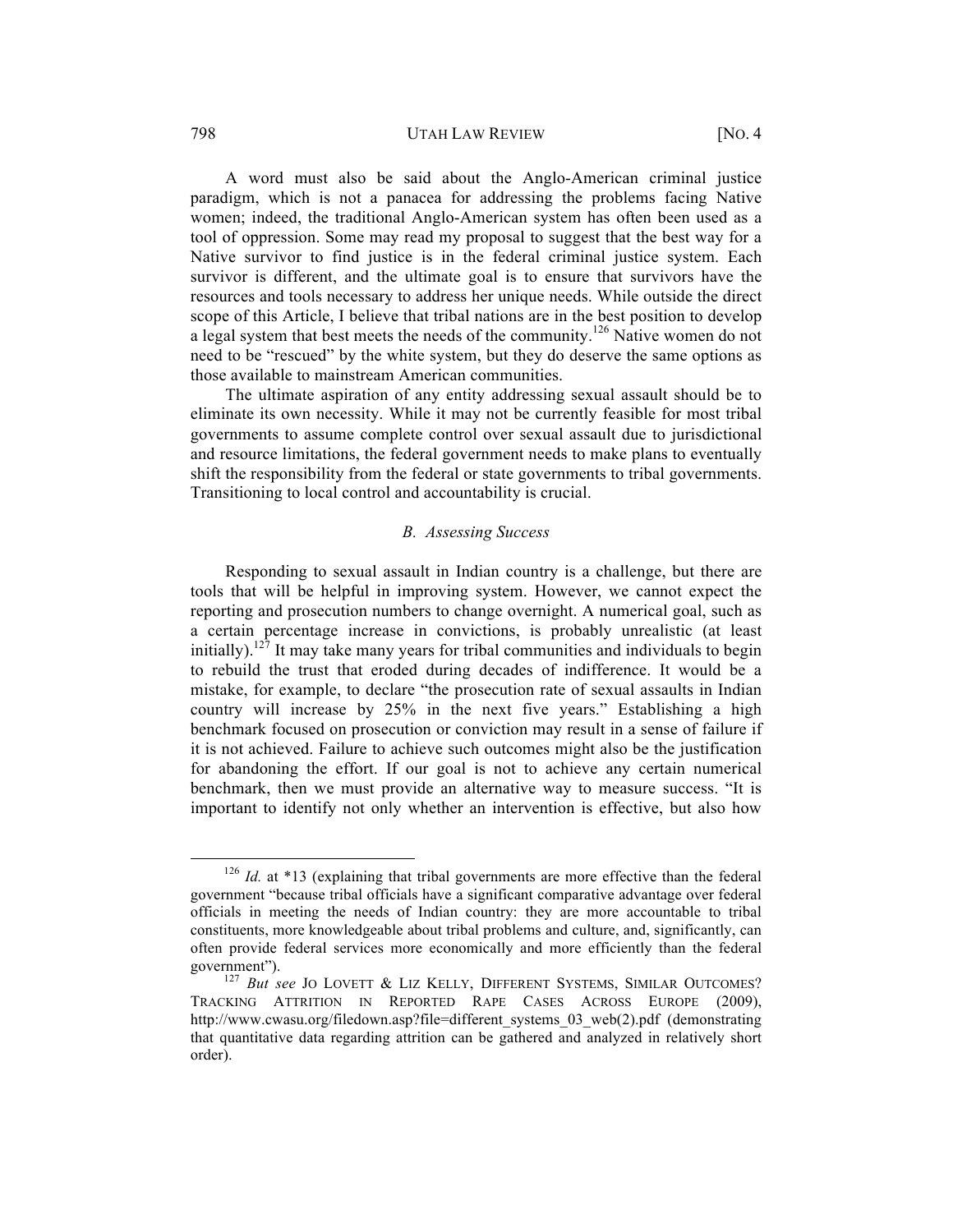and why it is successful."<sup>128</sup> Qualitative analysis will be useful and can be undertaken at the federal or local level.

In order to assess the response at the local level without simply looking at numerical data, several communities have developed an "audit" method of evaluation that serves to identify weaknesses and gaps in the system as they pertain to victims of crime.<sup>129</sup> One of the benefits of such an audit is that it identifies systemic weaknesses without necessarily pointing to a single individual person or agency for blame. Moreover, this approach allows researchers to collect and document insightful qualitative data regarding victim experience. This will center victim experiences in both administration and analysis, which is more meaningful to community members and probably closer to an indigenous model of research. Whereas numbers of reports and prosecutions may be slow to change, the qualitative data provides quicker feedback. In 2011, the Duluth, Minnesota community completed a system audit of the response to sexual assault perpetrated against Native women.<sup>130</sup> This audit report provides practical, real-world recommendations that are based on the stories of real victims who experienced the system.

Success will be achieved if victims feel a sense of compassion and justice, and the community feels safer. These are standards that cannot be measured by a review of the arrest rate or prosecution success.

#### CONCLUSION: BYSTANDER NO MORE?

For better or worse, the federal government has taken responsibility for providing for the protection of Native people. So long as the federal government refuses to allow tribes to govern themselves completely and independently, it is imperative that the federal government enact policies empowering Native survivors of sexual assault. The federal government must do more to protect tribal members from sexual predators, to safeguard reservations not only from career criminals but also to ensure that federal agencies like the Bureau of Indian Affairs and the Indian Health Services do not hire men with a history of violence against women or children. Further, when attacks do occur, the federal government must investigate and prosecute these crimes in a timely manner.

Encouragingly, the official response to the suffering of Native people improved dramatically under the Obama administration. Thanks to a groundswell

<sup>&</sup>lt;sup>128</sup> Campbell et al., *supra* note 87, at 263–76.<br><sup>129</sup> *See, e.g.*, BLACKMER, *supra* note 91. The "Safety Audit" methodology, originally pioneered by Dr. Ellen Pence for use in evaluating community response to domestic violence, is a collaborative research model. *See* Ellen Pence & Martha Mcmahon, *Working from Inside and Outside Institutions : How Safety Audits Can Help Courts' Decision Making Around Domestic Violence and Child Maltreatment*, JUV. FAM. COURT J. 133–48 (2003). 130 REBECCA ST. GEORGE & STERLING HARRIS, SAFETY AND ACCOUNTABILITY AUDIT

OF THE RESPONSE TO NATIVE WOMEN WHO REPORT SEXUAL ASSAULT IN DULUTH, MN (2008).